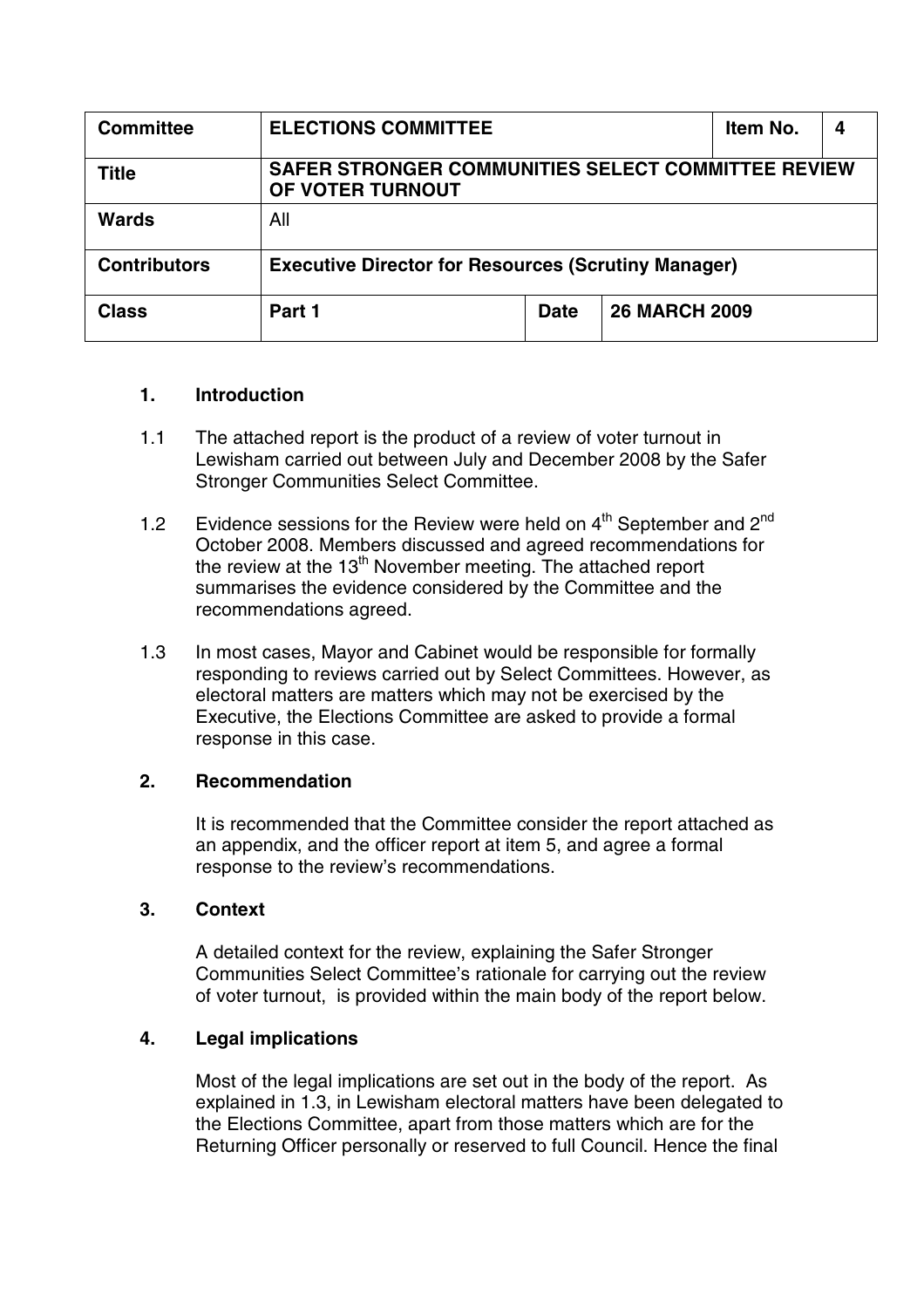report has been referred to the Elections Committee rather than to Mayor & Cabinet.

#### **5. Financial implications**

There are no specific financial implications arising out of this report per se, although the financial implications of any specific recommendations – in particular those necessitating new initiatives – will need to be considered in due course.

#### **6. Equalities implications**

- 6.1 The entire review is concerned with promoting social inclusion in the democratic process of elections, where traditionally those on low income and BME communities have participated less frequently.
- 6.2 In addition, a number of the recommendations seek to address the particularly low turnout among young people.

#### **7. Crime and Disorder implications**

There are none arising.

#### **8. Environmental implications**

There are none arising.

If there are any queries on this report please contact Joel Hartfield 020 8314 9941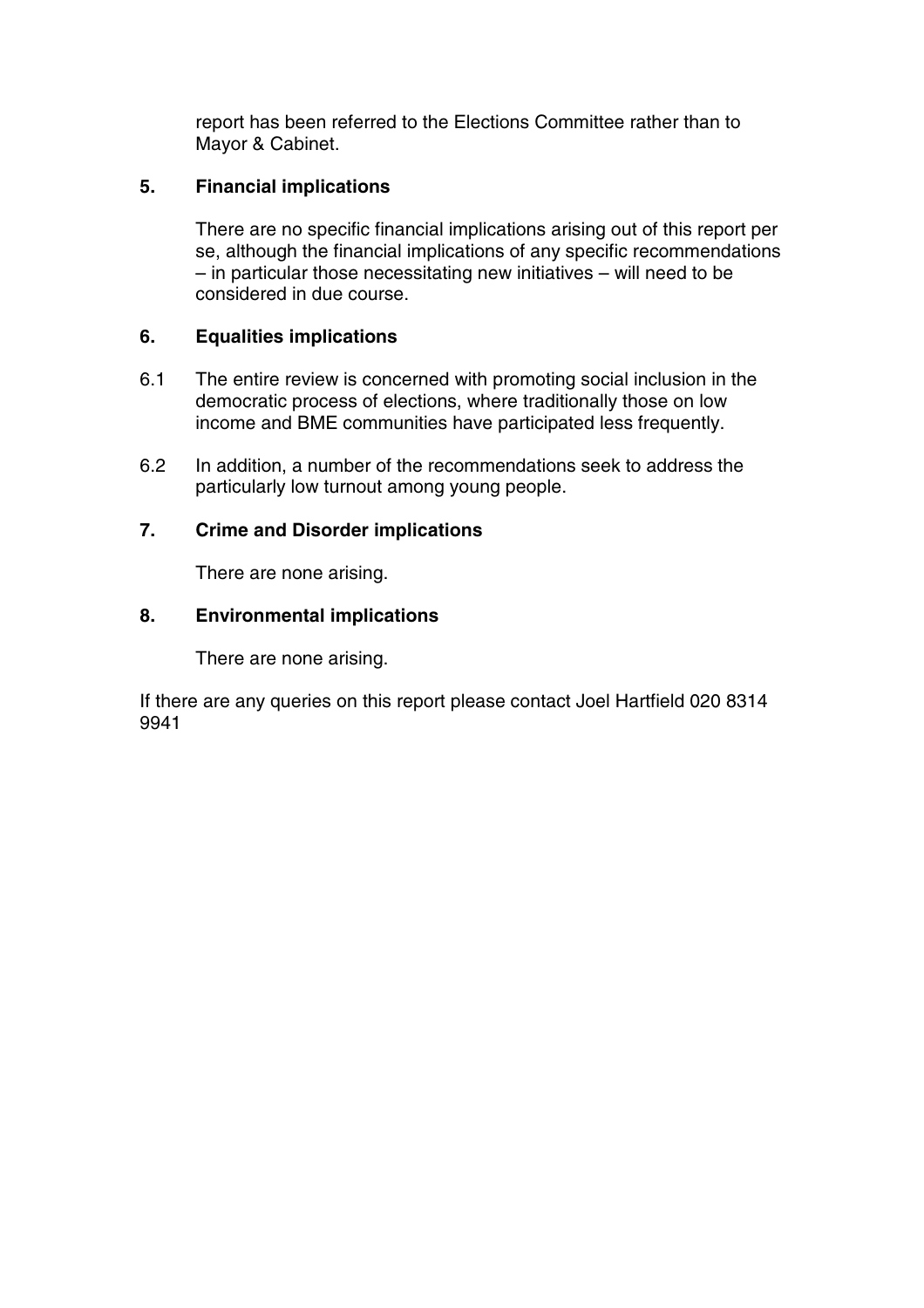# **Overview and Scrutiny**

## **Review of Voter Turnout in Lewisham**

Safer Stronger Communities Select Committee

December 2008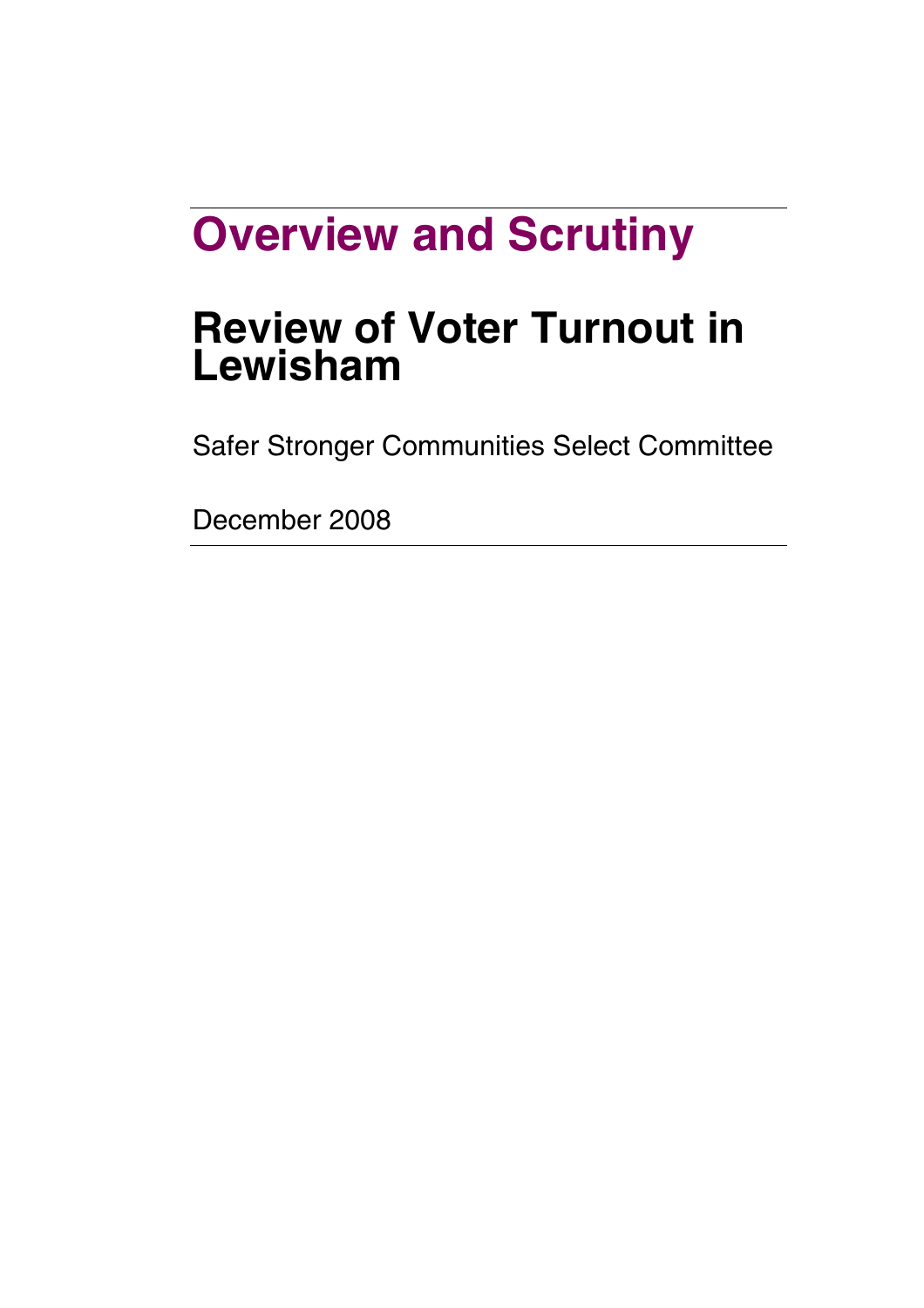**The Safer Stronger Communities Select Committee** helps to ensure the promotion of equality and opportunity within the borough, including ways in which participation by disadvantaged and under-represented sections of the community might be more effectively involved in the democratic processes of local government. The Committee is also responsible for scrutinising services regarding access for vulnerable and minority groups, and for fulfilling all the Council's Overview and Scrutiny functions in relation to crime and disorder (as proposed in the Police and Justice Bill). Further information on the Committee's functions and previous work can be found at:

http://www.lewisham.gov.uk/CouncilAndDemocracy/ElectedRepresentatives/Overvie wAndScrutinyCommittees/

The Committee consists of the following members:

Councillor Jarman Parmar (Chair) Councillor Dean Walton (Vice-Chair) Councillor Jackie Addison Councillor Simon Carter Councillor Hilary Downes Councillor David Edgerton Councillor Daniel Houghton Councillor Seamus McDermott Councillor Eva Stamirowski Councillor Alan Till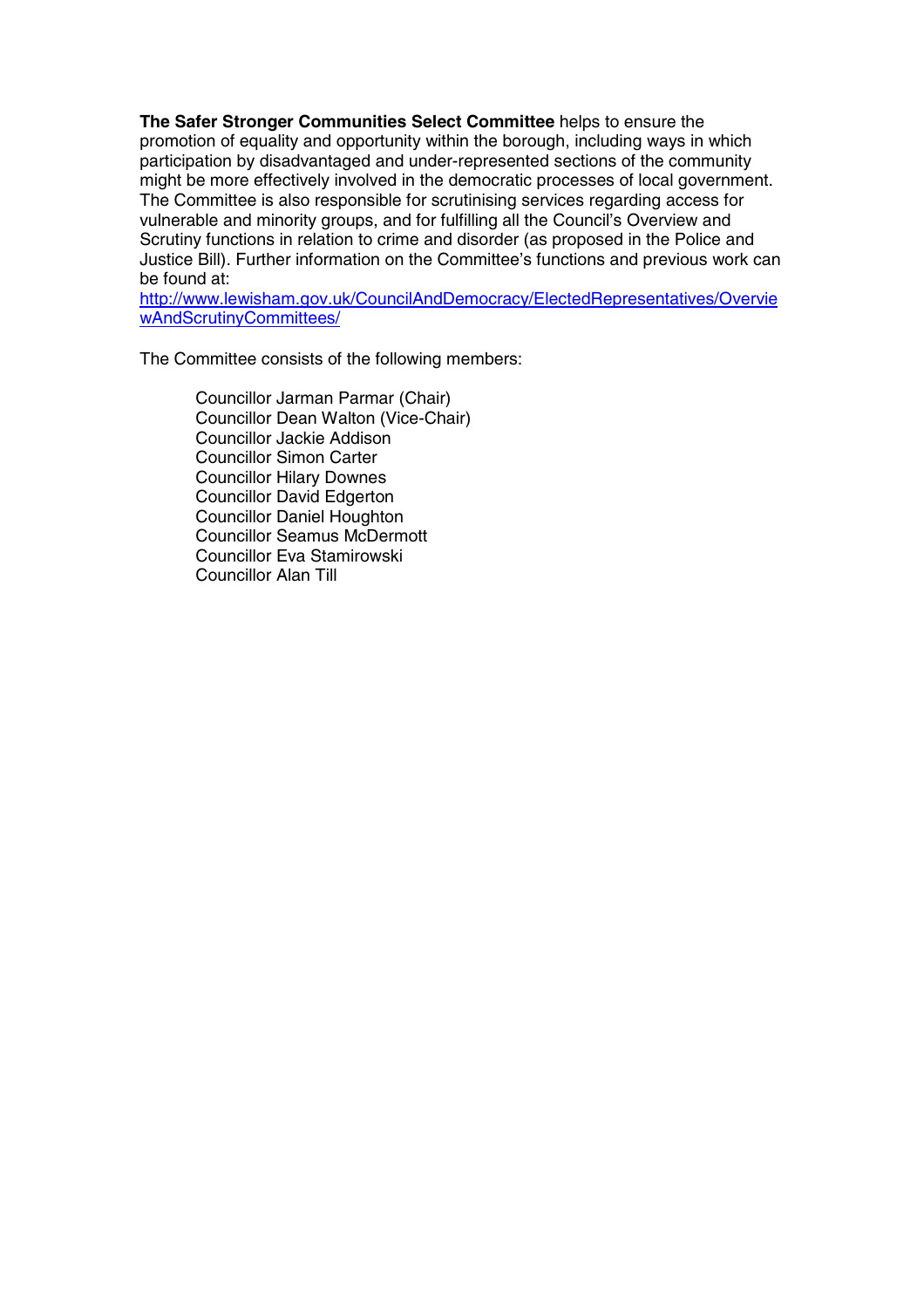## **1. Introduction**

- 1.1 This report is the product of a review of voter turnout in Lewisham carried out between July and December 2008 by the Safer Stronger Communities Select Committee. The review was prompted by concern from members at the historically low turnout at local elections in Lewisham.
- 1.2 The report is divided into six main sections, in addition to this short introduction. Background to the review, including a statistical analysis of turnout at local elections in Lewisham, is set out in Section 2 below. It is followed by an explanation of the scope of the review in Section 3, and a description of the sources of evidence considered by the Committee, in Section 4. The main bulk of evidence heard by members is set out in Sections 5 to 7: Section 5 looks at voter registration; Section 6 examines voting methods; and Section 7 looks at raising awareness of local elections.

## **2. Background to the review**

2.1 As the table and graph below indicate, turnout has been in general decline since the 1960s, and in steep decline since 1990. Although there was a slight recovery in 2006, it was nevertheless the third lowest turnout since 1964.

| % Turnout in Lewisham Local<br><b>Elections: 1964-2006</b> |       |  |  |
|------------------------------------------------------------|-------|--|--|
| 1964                                                       | 34.7% |  |  |
| 1968                                                       | 35.7% |  |  |
| 1971                                                       | 41.8% |  |  |
| 1974                                                       | 36.6% |  |  |
| 1978                                                       | 43.6% |  |  |
| 1982                                                       | 41.5% |  |  |
| 1986                                                       | 45.6% |  |  |
| 1990                                                       | 45.2% |  |  |
| 1994                                                       | 41%   |  |  |
| 1998                                                       | 29.7% |  |  |
| 2002                                                       | 25.6% |  |  |
| 2006                                                       | 29.4% |  |  |

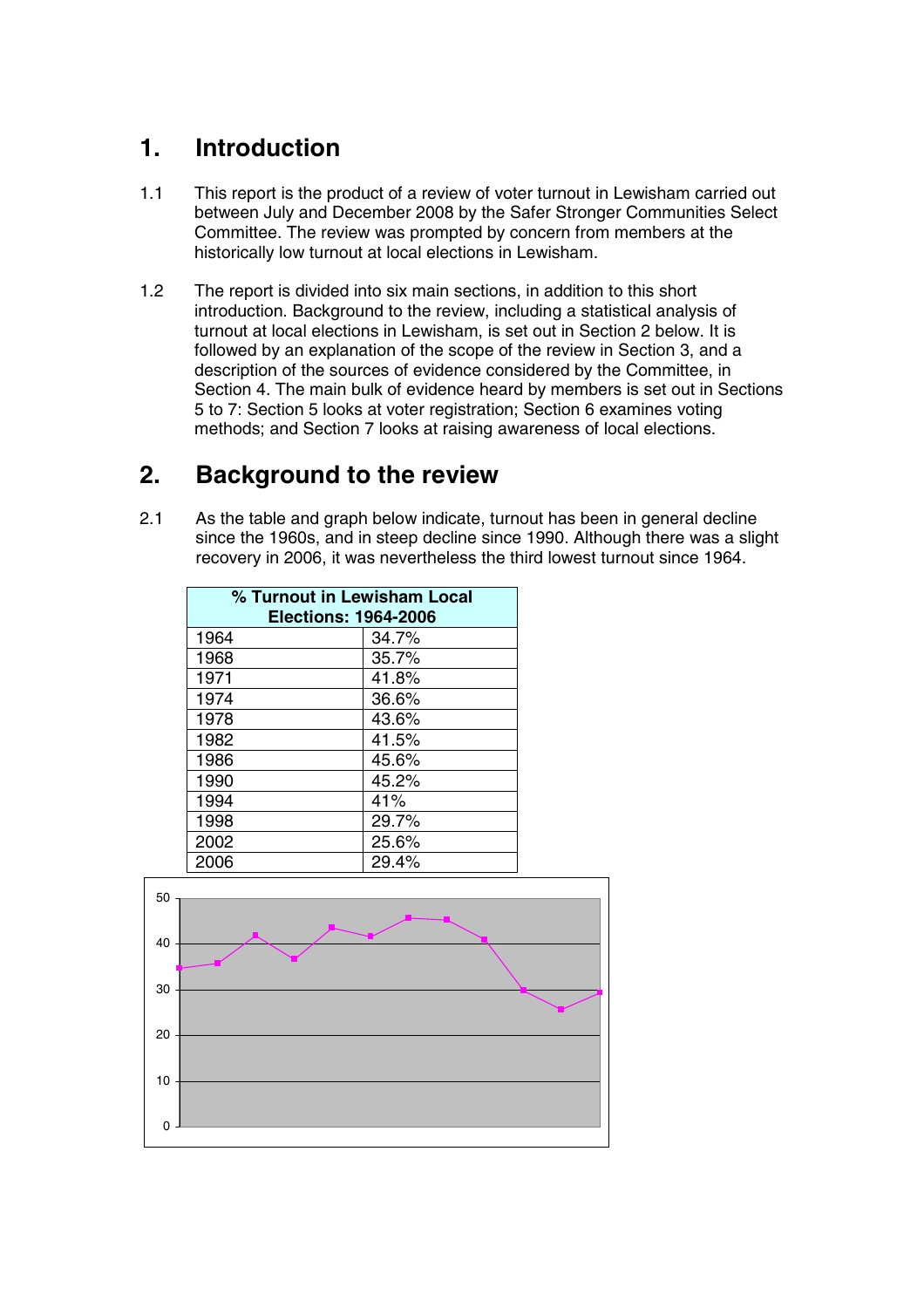- 2.2 The Committee heard that this mirrors, to an extent, a national (and indeed international<sup>1</sup>) decline in turnout: the turnout of 59.4% at the 2001 general election was not only the lowest since 1918, it also represented a fall of 24% since 1950. Turnout for local elections has traditionally been around half that of general elections, and the relationship has remained broadly similar through the decline since 1990. The average turnout, for example, at the local elections in 2002 in Lewisham was 25.6%, while the turnout for the three Lewisham constituencies at the 2001 general election varied between 46.3% and 51.5%.
- 2.3 The review sought to address why, despite the decline in turnout at a local level being proportionate to the decline at a national level, Lewisham has had historically one of the lowest turnouts in London. As the graph below indicates, Lewisham had the second lowest turnout in London in the 2006 local elections, at only 29.4%<sup>2</sup>. Turnout ranged from 29% in Kensington & Chelsea to 51.1% in Richmond:



2.4 The Committee heard that at ward level, eight Lewisham wards were amongst the fifty wards with the lowest turnout in London at the 2006 local elections. Bellingham had the second lowest turnout in London at 22.6%, and New Cross the fourth lowest at 23%. As the graph below shows, ten Lewisham wards had turnouts of under  $30\%^3$ :

 $1$  Turnout dropped by 7% in older democracies across the world during the 1990s and in 20 out of 27 established democracies in the same period (Norris P, 2002, Democratic Phoenix:<br>Reinventing Political Activism, Cambridge: Cambridge University Press).

<sup>&</sup>lt;sup>2</sup> Data is taken from Minors & Grenham, London Borough Council Elections  $4<sup>th</sup>$  May 2006, GLA (DMAG). However, due to errors in the information provided for Lewisham, turnout for the borough was calculated from ward-based election results published on the council website.<br> $3$  Full results available at:

http://www.lewisham.gov.uk/CouncilAndDemocracy/DemocracyAndElections/ElectionCounts AndResults/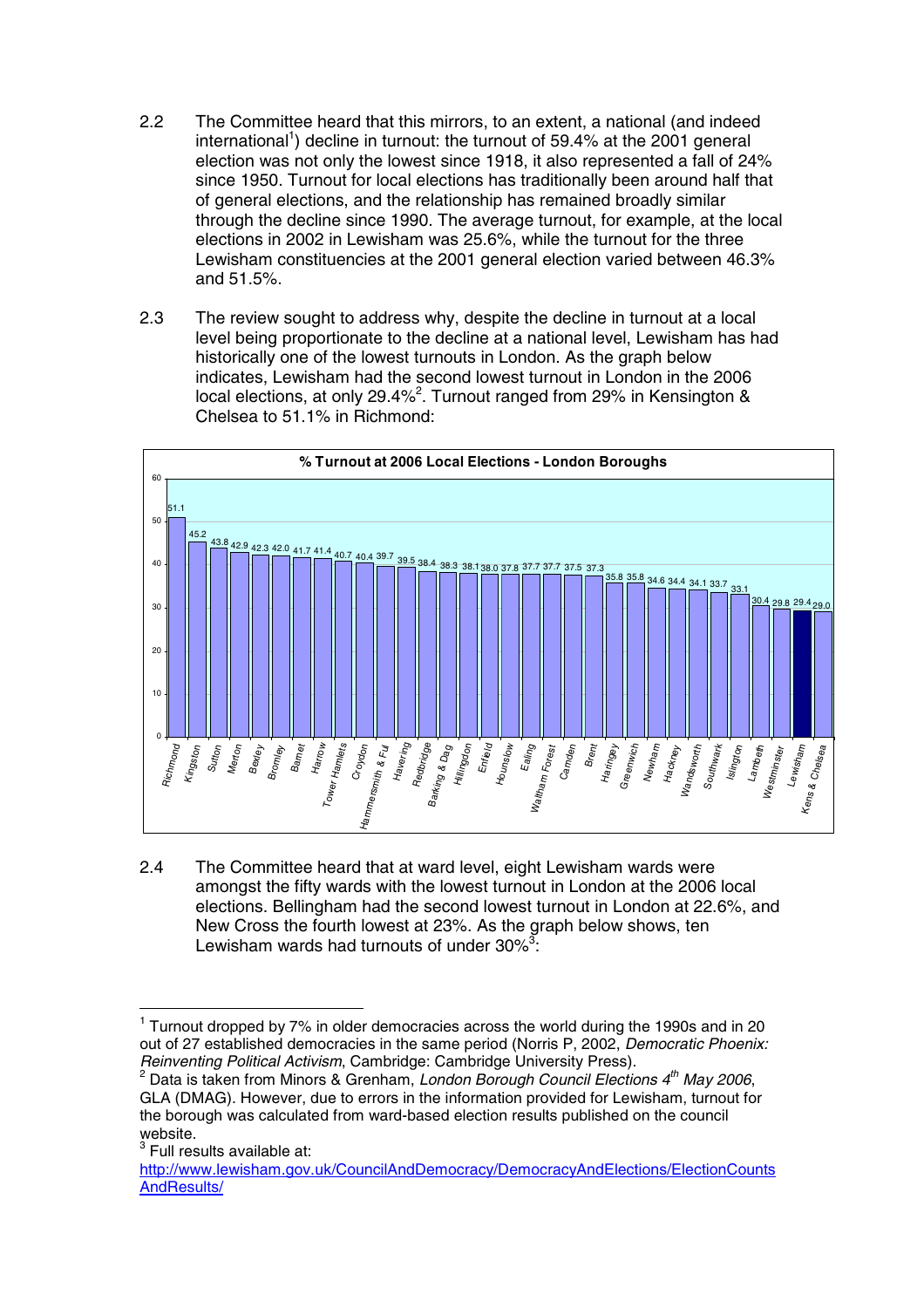

2.5 The poor turnout in 2006 was nevertheless an improvement on the turnout in  $2002<sup>4</sup>$  – the graph below shows the turnout on a ward-by-ward basis in 2002. There was an improvement in turnout of at least 3% in most wards between 2002 and 2006; in Lewisham Central, there was a rise of 9.9%, and a decline in turnout in only one ward (Downham).

<sup>4</sup> Ward data for 1998 is not comparable due to changes in ward boundaries between 1998 and 2002.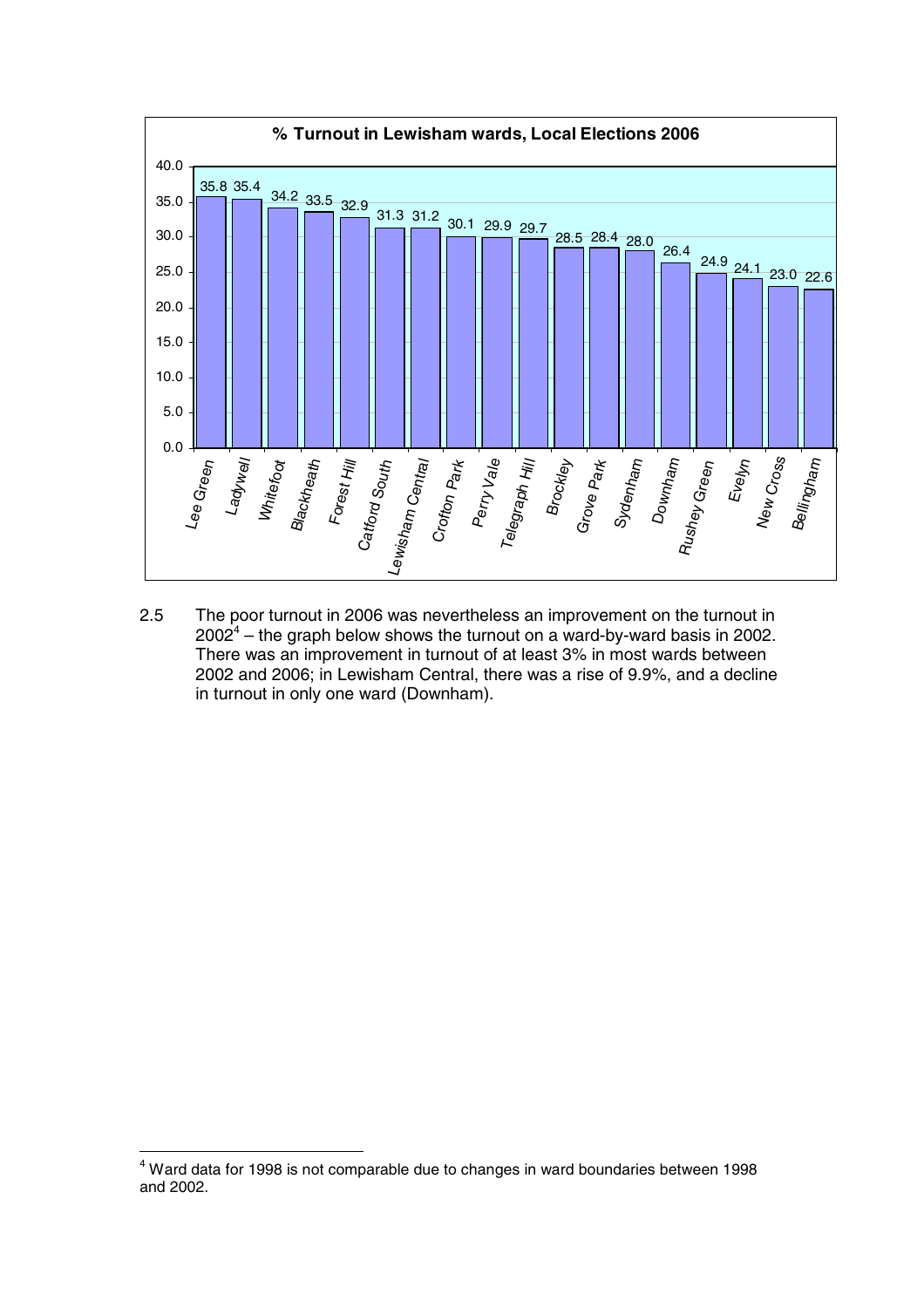

2.6 The Committee noted, however, that the rise between 2002 and 2006 was in proportion to the rise seen in other boroughs over the same period: Lewisham had the second lowest turnout in both elections, as the graph below indicates. The turnout can be seen in its starkest terms when viewed in the context of the council's relative success in encouraging voter registration; a clear majority of Lewisham residents registered to vote did not turn out at the local elections in 2006.



2.7 The Committee sought to maintain a focus on equality of opportunity during the review. Voter turnout is lower among black and minority ethnic (BME)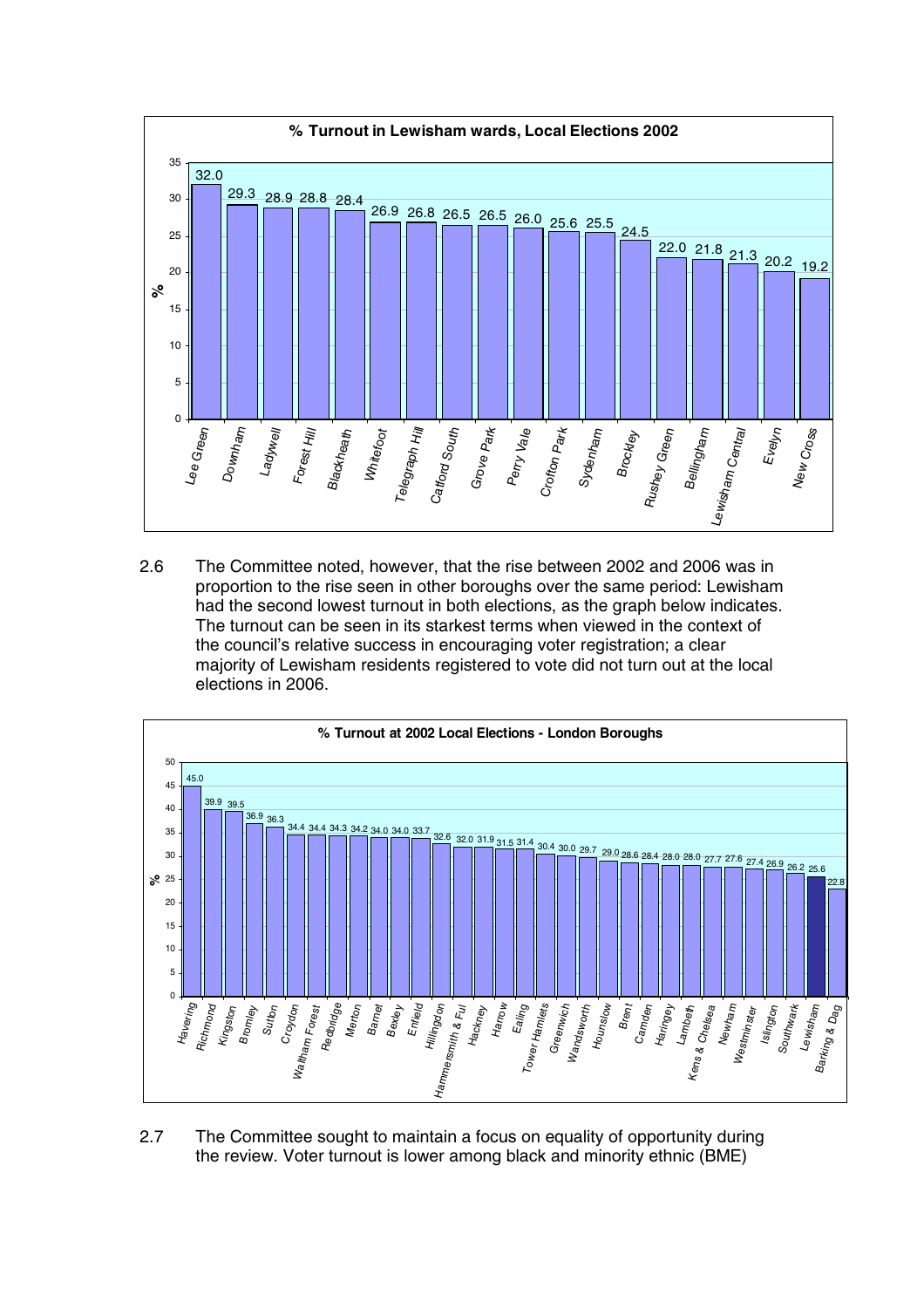communities<sup>5</sup>, young people<sup>6</sup>, and those on low incomes. Turnout among BME voters at the 2005 general election was 47%, compared to 62% of white voters. At the same election, only 37% of 18-24 year olds voted compared to 75% of people aged over 65. Amongst those typically on higher incomes (denoted as A/B social class), turnout was 70% in 2005, whereas among the more deprived (D/E social class), turnout was 54%<sup>7</sup>. There is no such data, however, breaking down the ethnicity or age of voters at local elections in Lewisham.

- 2.8 In this context it is perhaps unsurprising that Lewisham has had an historic problem with low turnouts: the borough has an estimated BME population of 38.3% (according to GLA estimates for 2006); and a younger age structure than the London and national averages (ONS, 2007). Furthermore, Lewisham is the 39<sup>th</sup> most deprived local authority area in the country, out of 354<sup>8</sup>. Nevertheless, the Committee's original concern about turnout is further backed up the fact that boroughs with similar demographic make-up, such as Southwark and Lambeth, had higher turnouts than Lewisham in 2002 and 2006.
- 2.9 The rapid decline in turnout has clearly been a matter of concern at national and local level. As stated by ODPM<sup>9</sup>:

"Elections are the prime way in which the political will of a community is expressed. Local elections allow local communities to set the political agenda for their local area. The more people that vote, the greater the democratic legitimacy of the elected local authority and the greater its scope to claim a mandate for its actions."

- 2.10 This concern was reflected in the creation of the Electoral Commission in 2000, which aimed to encourage involvement in the democratic process by modernising electoral processes, increasing awareness of electoral matters, and regulating political parties. The Commission set up pilots for the 2000 local elections in thirty different local authority areas, and in a further thirtyeight areas in 2002. These tested innovative approaches such as voting by internet, text message, telephone or at kiosks; all postal ballots; electronic counting, and flexible voting hours/days<sup>10</sup>.
- 2.11 The recognised need to modernise electoral processes led to the Electoral Administration Act 2006. The Act makes significant changes to the way that local elections are administered. This not only includes the way that elections are run but also how people register to vote; how candidates run for elections; how political parties are regulated; and how the performance of electoral services is measured. A notable requirement of the act is the duty of electoral officials to 'encourage engagement' by the public in the electoral process. The

 $5$  Purdam, K., *Voter Engagement Among Black and Ethnic Minority Communities*, Electoral Commission: 2002.

 $^6$  Keaney E & Rogers B, A Citizen's Duty: Voter inequality and the case for compulsory turnout, IPPR: 2006

<sup>&</sup>lt;sup>7</sup> The Electoral Commission (2005) Election 2005: Engaging the Public in Great Britain http://www.electoralcommission.org.uk/elections/generalelection2005.cfm.

 $\frac{8}{10}$  indices of Multiple Deprivation, 2007 (CLG).<br> $\frac{8}{10}$  ODPM, Turnout at local elections: Influences on levels of voter registration and voting, London: 2002

<sup>&</sup>lt;sup>10</sup> An evaluation of the pilots (*Modernising Elections,* 2002) can be found on the Electoral Commission website (www.electoralcommission.org.uk).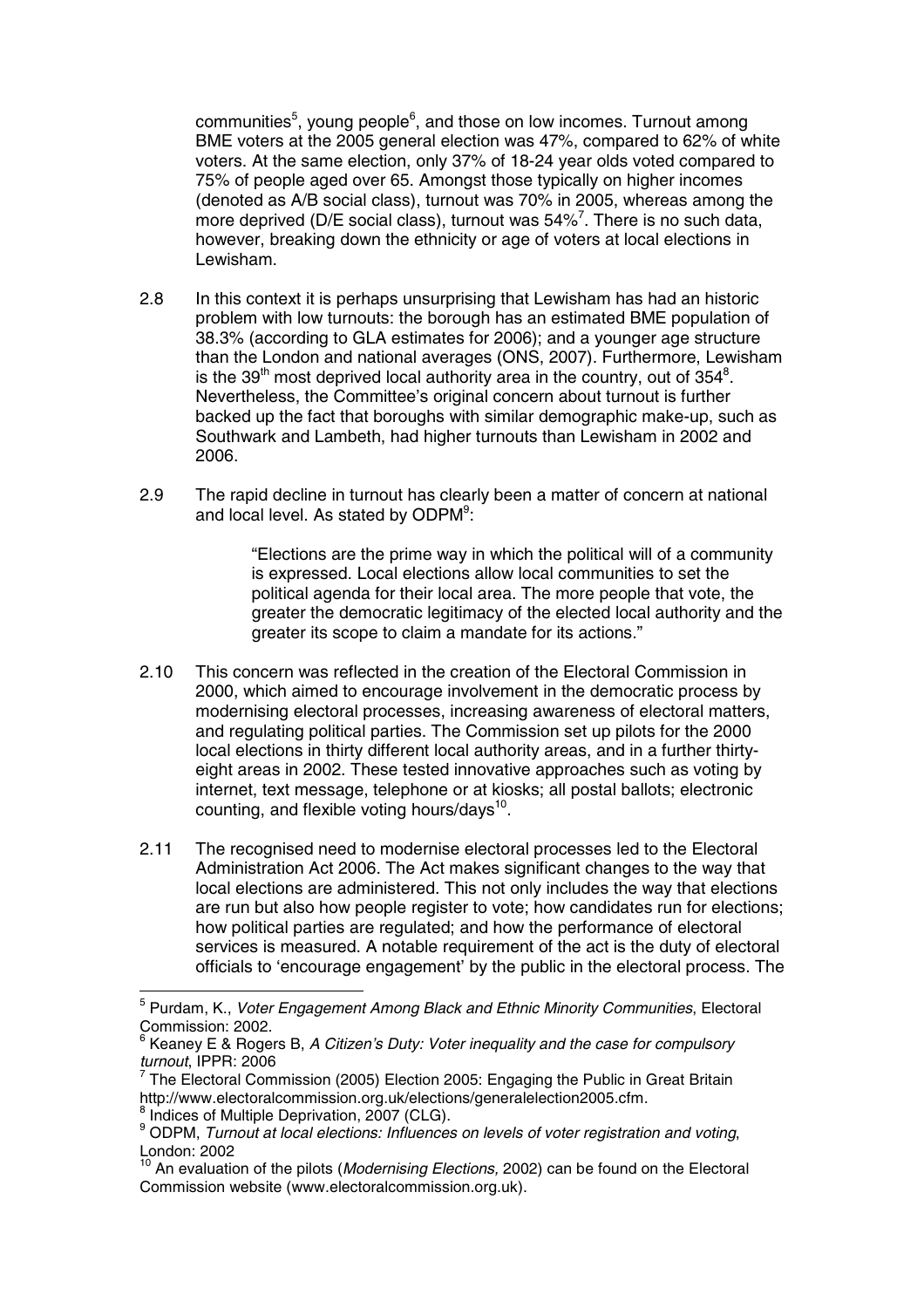Committee heard that the Ministry of Justice had set aside funding to support local promotional work, at the discretion of the Secretary of State.

2.12 Members were also reminded of other statutory duties around democratic participation. The Local Government and Public Involvement in Health Act 2007 introduced a 'duty to involve' people in decision-making, which comes into force in April 2009. In addition, the Communities in Control: Real People, Real Power White Paper published this year included a proposed new 'duty to promote democracy'<sup>11</sup>. As part of the White Paper, it was suggested that local authorities should run information campaigns to explain the processes and implications of voting, especially to young people. In addition, it was proposed that powers are given to local authorities to incentivise voting.

### **3. Scope of the review**

- 3.1 When discussing the scope of the review, the Committee were mindful that voter turnout is a complex subject and that there are many influences on voter behaviour that cannot realistically be addressed by the Council.
- 3.2 The Committee noted a number of such examples identified in a major piece of research commissioned in 2002 by the Office of the Deputy Prime Minister (ODPM) on turnout at local elections $12$ :
	- National policy agenda: there is plenty of evidence to suggest that even at local elections, voters are swayed by national issues.
	- Proximity of general elections: turnout has traditionally been higher when a local election has been held on the same day as, or in close proximity to, a general election.
	- Persuasive local issues: the ODPM research suggested that voters are more likely to vote where they are galvanised to do so by persuasive local issues. The controversy of the poll tax, for example, is widely thought to have been a key factor in the high turnout in the 1990 local elections $^{13}$ .
	- Size of electorate: evidence suggests that the larger the electorate, the lower the turnout. This is a particular issue in densely populated urban areas such as Lewisham.
	- Stability of local population: registration and turnout is generally lower in areas where there are high levels of population migration. Again, this is a particular issue in inner city areas such as Lewisham.
	- Marginality of ward/authority turnout is likely to be higher in marginal wards or local authorities; similarly, there is likely to be a higher turnout the more parties contesting a seat.
- 3.3 In addition, another influence on turnout identified by the Committee was the role of party groups, particularly in terms of campaigning. The ODPM research, supported by further research carried out in 2003<sup>14</sup>, concludes that

 $11$  The new duty would require primary legislation through the draft Community Empowerment, Housing and Economic Regeneration Bill.<br><sup>12</sup> ODPM (2002).<br><sup>13</sup> Ibid, p.4.<br><sup>14</sup> Rallings, C and Thrasher, M (2003), "Local Electoral Participation in Britain", *Parliamentary* 

Affairs, 56(4); 700-715.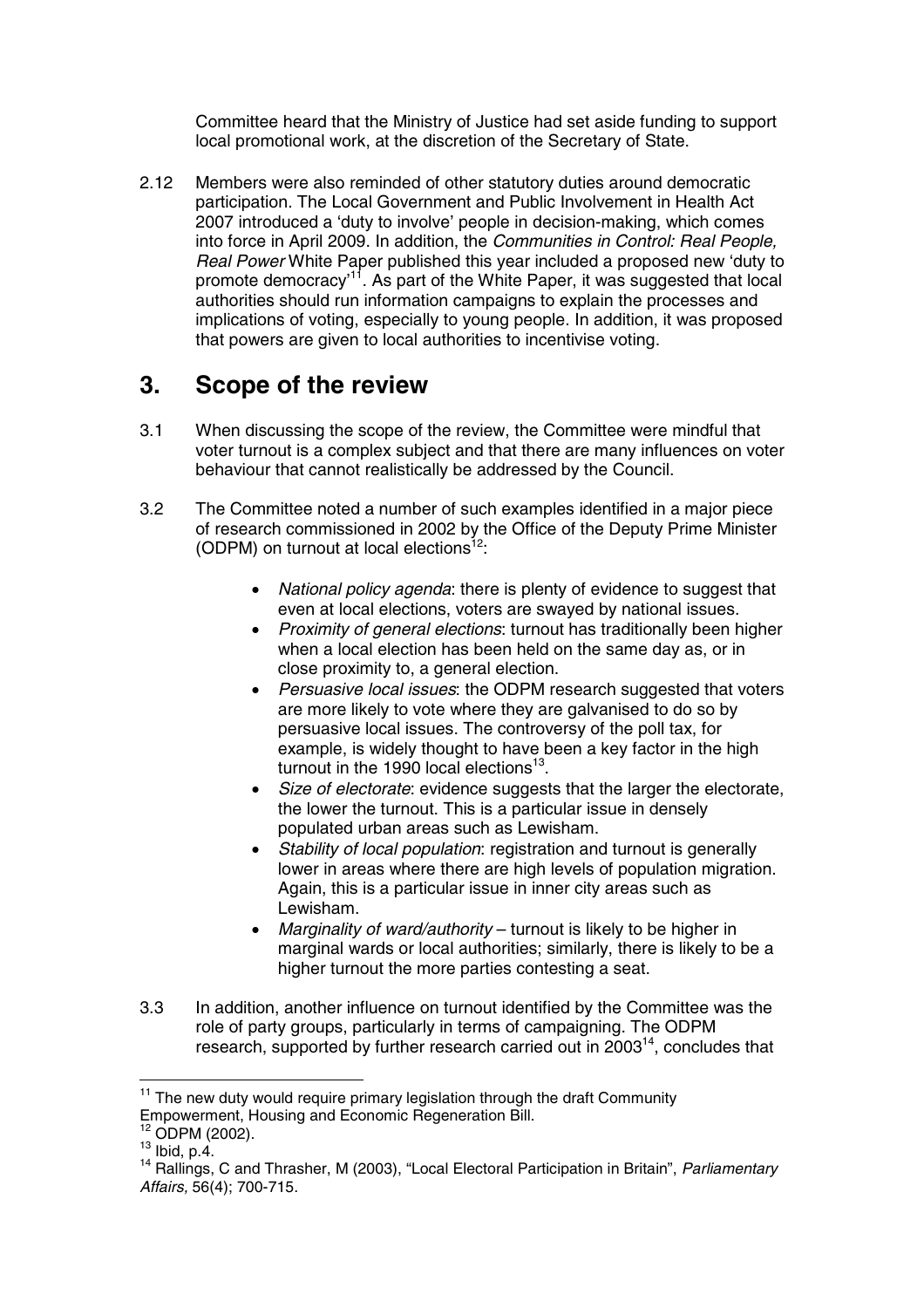the prevalence and quality of party campaigning, and the number and profile of candidates, are all influences on turnout. 65% of respondents to a survey commissioned by the Electoral Commission after the 2006 local elections felt that they did not receive enough information about local parties' policies or candidates<sup>15</sup>. As the Committee is concerned with making recommendations to the local authority, however, it was agreed that the role of party groups would not be specifically included within the scope.

- 3.4 Having ruled out a number of factors discussed above from the review's scope, the Committee sought to identify areas where the council can make a difference. The extensive body of research on voter turnout shows that most non-voters give 'circumstantial' reasons for not voting (e.g. being too busy to get to a polling station)<sup>16</sup>, or when pressed, explain that they do not think voting will make a difference<sup>17</sup>. Yet there is also evidence to suggest that people are interested in local issues and politics in general<sup>18</sup>, and also believe strongly in the principle of voting<sup>19</sup>.
- 3.5 The Committee agreed to focus on the following three areas, which they felt local intervention can, in theory, influence voter turnout: increasing **voter registration**; assessing **methods of voting**; and **raising awareness** of elections and electoral processes.
- 3.6 Consequently, the committee agreed to use the review to assess how the council could help to increase voter turnout at the 2010 local elections, by:
	- examining ways in which the council could increase the number of people registered to vote;
	- assessing the accessibility of voting methods currently available in Lewisham, and evaluating the role of alternative voting methods in boosting turnout; and
	- examining ways in which the council could raise awareness of the 2010 local elections.
- 3.7 Members also agreed that the review would be underpinned by a focus on promoting equality of opportunity in the electoral process.

<sup>&</sup>lt;sup>15</sup> Electoral Commission, Public Opinion and the 2006 Local Elections

<sup>&</sup>lt;sup>16</sup> Electoral Commission, Public Opinion and the 2002 Local Elections

<sup>&</sup>lt;sup>17</sup> Around 43% of non-voters in English local elections gave this reason for not voting (Electoral Commission, Turnout, attitudes to voting and the 2003 elections).<br><sup>18</sup> MORI/Electoral Commission, cited in Electoral Commission, Turnout, attitudes to voting

and the 2003 elections, p.15.<br><sup>19</sup> ICM/Electoral Commission, cited in Electoral Commission, Turnout, attitudes to voting and

the 2003 elections, p.16.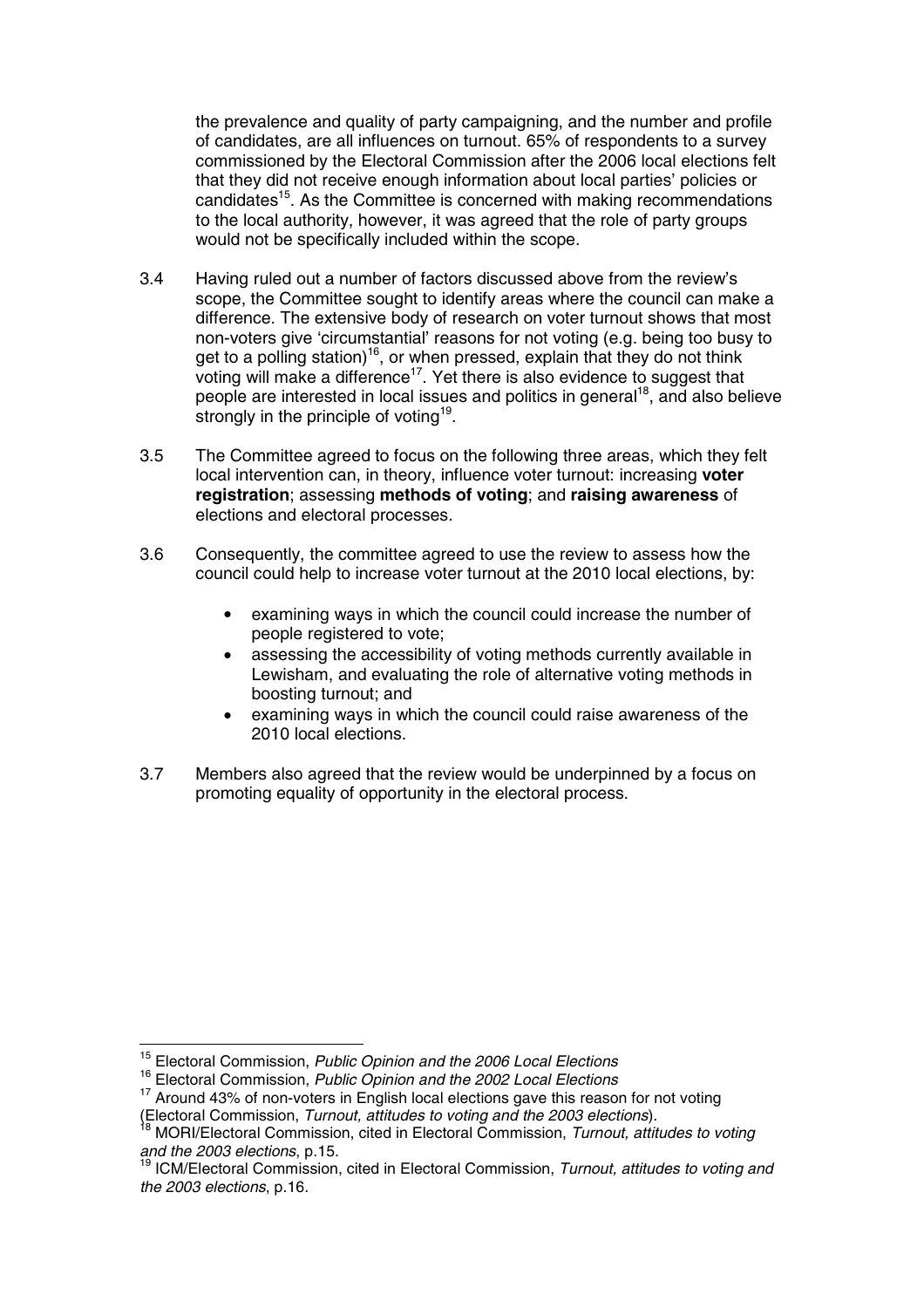## **4. Sources of evidence for the review**

- 4.1 The review was informed by two evidence sessions. The first evidence session (held on the  $4<sup>th</sup>$  September 2008) considered voter registration and voting methods, while the second session (held on the 2<sup>nd</sup> October) focused on raising awareness of local elections.
- 4.2 Verbal evidence was taken from Steve Miller, the Electoral Services Manager at the London Borough of Hammersmith & Fulham (a Beacon-award winner for their work in promoting electoral registration<sup>20</sup>), and the Head of Law (Kath Nicholson) and Electoral Services Manager (Dave Kingdon) at Lewisham.
- 4.3 In addition, the Committee considered a range of written evidence prior to each evidence session. The written evidence comprised:
	- an analysis of local and national turnout data;
	- a background paper describing the annual canvass process in Lewisham and summarising registration rates in the borough:
	- the Council's Your right to vote updating the register of electors leaflet;
	- the Electoral Commission's *Electoral registration in Great Britain: Fact* sheet;
	- the Electoral Commission's Who has my personal details? fact sheet;
	- a background paper on voting methods, summarising electoral pilots and the impact on turnout, and the legislative background to improving access to voting;
	- the Electoral Commission's Key issues and conclusions: May 2007 electoral pilot schemes
	- a background paper summarising the council's approaches to raising awareness of local elections; and
	- a background paper summarising good practice from outside Lewisham in raising awareness of local elections.
- 4.4 The background papers mentioned above were themselves informed by a variety of research and consultation; individual references are included as footnotes within the body of the report.

 $^{20}$  Last year 97.2% of households responded to the Annual Canvas in Hammersmith & Fulham – the highest rate in London.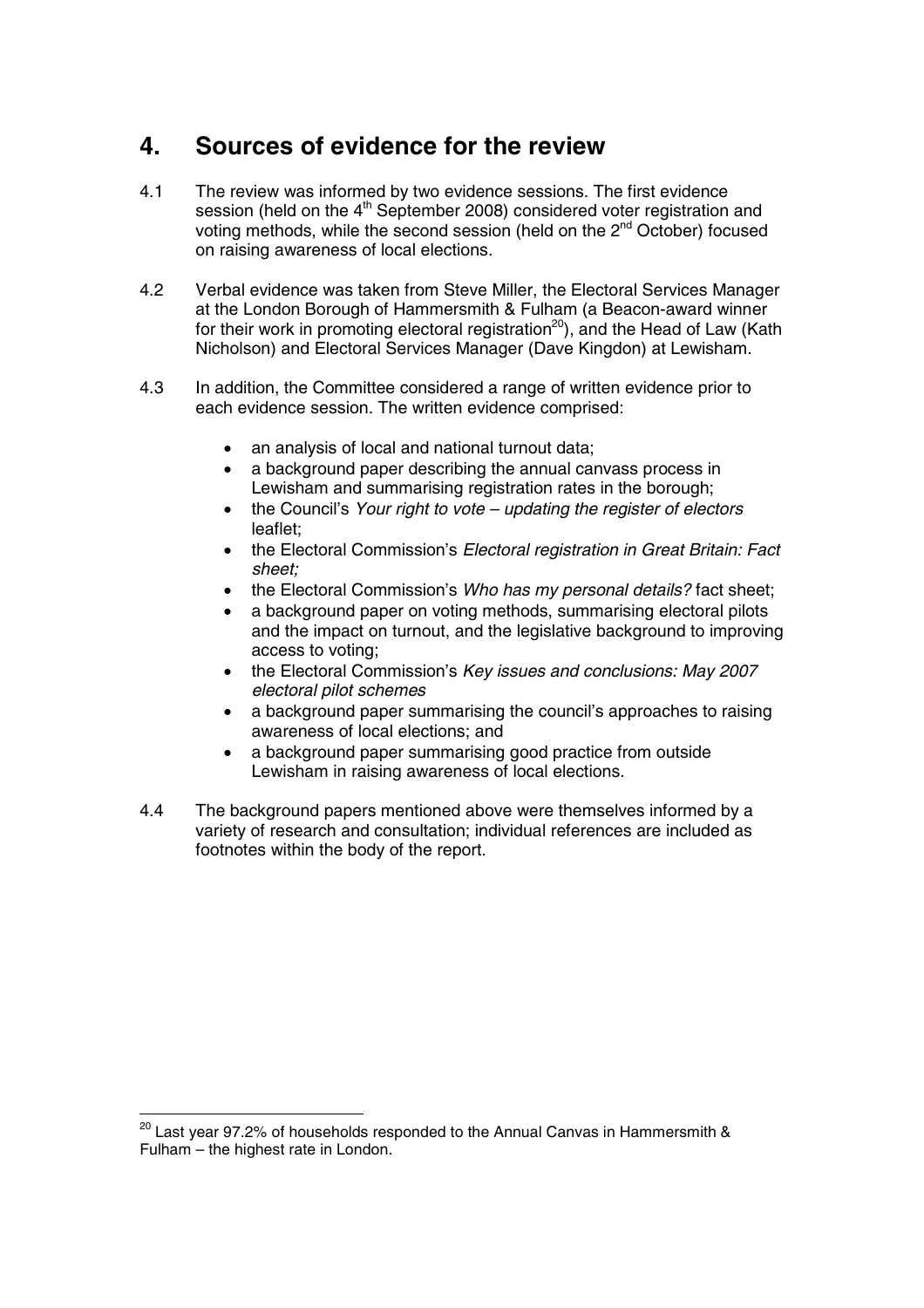## **5. Voter registration**

#### **5.1 Registration rates in Lewisham**

- 5.1.1 The Committee heard that the annual canvass is the main means by which the Electoral Registration team gather and update the names of Lewisham residents eligible for the electoral register. An annual response rate is measured, which can be compared against other boroughs. At the time of the evidence session which addressed voter registration, the annual canvass for 2008 had not yet been completed and therefore the results from the 2007 canvass were the most up-to-date available.
- 5.1.2 The Committee welcomed the news that Lewisham had a final response rate of 92% for the 2007 annual canvass of the electorate, which was the third consecutive increase and compares favourably with the overall London rate of 89.8%<sup>21</sup>. This is particularly notable as Inner London Boroughs such as Lewisham tend to have lower registration rates due to the higher turnover of population<sup>22</sup>. Since the review was completed, the results for the 2008 have been published: the rate of 91.84% is a slight fall since 2007, but this seems to be in line with a general decline across the country.
- 5.1.3 The Committee were shown the response rate broken down by ward, as represented in the graph below.



#### **5.2 How the annual canvass is carried out in Lewisham**

5.2.1 Members heard that the fieldwork for the 2008 canvass was completed in two stages:

<sup>&</sup>lt;sup>21</sup> Electoral Commission, *Baseline performance information – electoral registration in Great*<br>Britain, 2008.<br><sup>22</sup> Bopulation migration in London is anglued in detail to the CLAN Detail of the CLAN

Population migration in London is analysed in detail in the GLA's Data Management Analysis Group's London Borough Migration: 2001-06 briefing, which can be found at http://www.london.gov.uk/gla/publications/factsandfigures/dmag-briefing-2008-10.pdf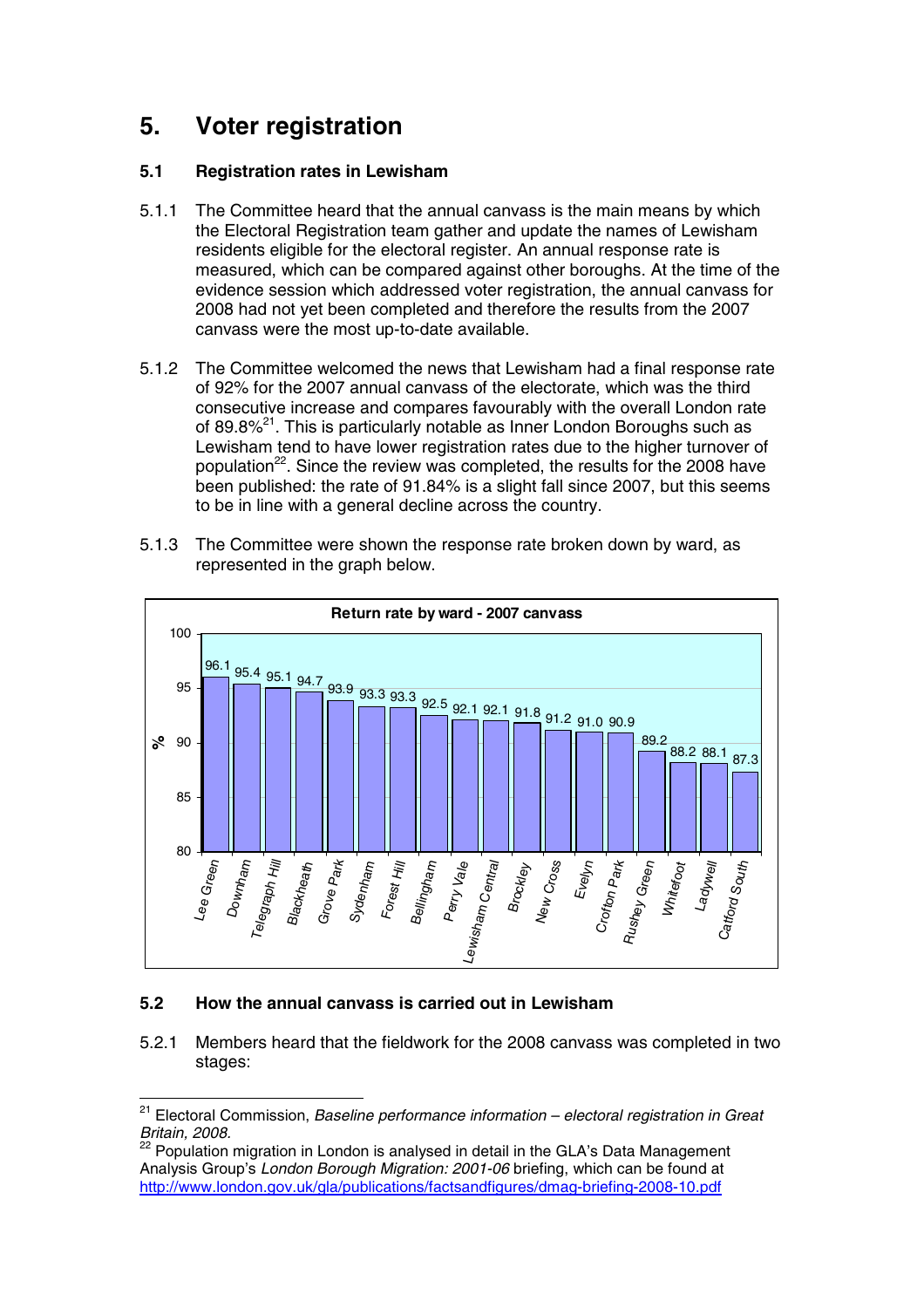- First stage: Monday  $18<sup>th</sup>$  August to Friday  $5<sup>th</sup>$  September
- Second stage: Friday 26<sup>th</sup> September to Friday 24<sup>th</sup> October
- 5.2.2 Intensive efforts were made during a third stage between  $24<sup>th</sup>$  October and the end of November – in those wards with the lowest incidence of registration to canvass rigorously to improve response rates ahead of the publication date of 1<sup>st</sup> December 2008.
- 5.2.3 Over 140 canvassers were recruited to carry out the 2008 canvass. The first stage of the canvass required the canvassers to drop off registration forms at all properties in the borough. The Electoral Administration Act 2006 requires canvassers to door knock at least once; in Lewisham, canvassers were required to knock on doors during the first stage to see if residents were able to complete and sign the form on the spot. If there was no-one in at the time, the canvasser would drop a form and guide through the letterbox, explaining what the resident needs to do.
- 5.2.4 The second stage consisted of a visit to all properties for which no form had been collected or delivered during the first stage. At least three personal visits were required before a form was left at a property. At the third stage, second reminder forms were sent by Royal Mail.
- 5.2.5 The Committee asked whether local people's knowledge was used to improve the success of the annual canvass. They were informed that many local people (including staff who live locally) are recruited as canvassers, and are matched to their local area where possible.
- 5.2.6 In addition to the requirement to make a personal visit to properties, the Committee heard that a number of other changes to the registration process have been introduced by the Electoral Administration Act. For example, the Act enables people to register anonymously where their safety may be compromised by their details appearing on the register (e.g. victims of domestic violence); further details on data protection issues are provided in an Electoral Commission leaflet. Other changes introduced by the Act include the requirement to obtain the nationality of all people registering, and the need for people to provide full first names rather than initials.
- 5.2.7 The Committee were told that efforts are made to make the registration process as simple as possible for residents. If no changes are to be made, residents can confirm their details via the internet, freephone telephone, prepaid envelope, or by SMS text message. For those whose first language is not English, forms and supporting leaflets are available in a range of languages, while Language Line provide translation of the forms over the phone. Canvassers are encouraged to offer help to residents in filling out the form, where appropriate.

#### **5.3 Improving registration rates further**

5.3.1 Although the Committee welcomed the high annual canvass return rate in Lewisham, they were also keen to hear good practice from outside of the borough to assess what further improvements could be made. As mentioned in 4.2, the Committee heard evidence from Steve Miller, Electoral Services Manager for London Borough of Hammersmith & Fulham (LBHF), a Beacon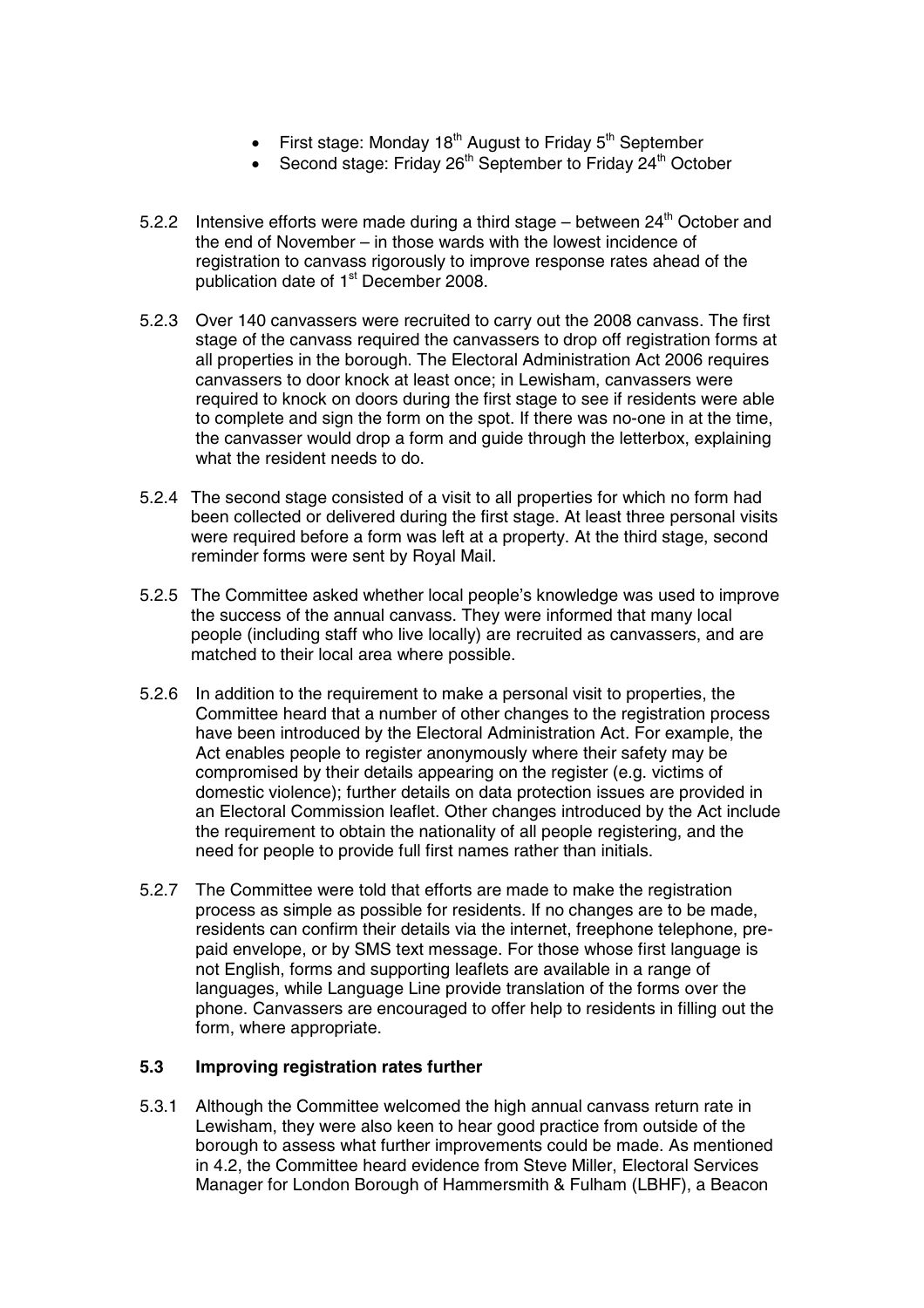council for electoral services. Steve Miller suggested that LBHF's success was explained by three factors:

- a multi-channelled annual canvass:
- proactive rolling registration supported by a shared customer database; and
- organisational and political commitment and resourcing of the service.
- 5.3.2 As the Electoral Registration team in Lewisham already run a multichannelled annual canvass, members focused more on LBHF's rolling registration and organisational commitment to voter registration.

#### 5.3.3 Organisational commitment to voter registration

- The Committee heard that electoral services at LBHF received significant political and organisational support, perhaps partly explained by a number of marginal results at recent elections<sup>23</sup>. This has ensured that a reliable register is seen as essential for campaigning purposes. High-level support is reflected in the staffing structure at LBHF, where all five officers are principal officers – compared to two principal officers, one SO1 and two Scale 5/6 in Lewisham.
- 5.3.4 In addition, LBHF also provide substantial funding for the annual canvass (around £100,000), which enables around £60-65,000 to be spent on incentivising canvassers to get as many forms completed as possible $^{24}$ . In Lewisham canvassers are also paid on an incentive basis but the scheme in LBHF is far more generous. Canvassers in Lewisham also face a considerably larger electoral roll than LBHF (121,301 compared to 180,063, as at December 2007<sup>25</sup>).
- 5.3.5 The Committee heard that although a deputy manager post had been introduced last year (in light, partly, of the additional administrative burden of the postal voting system) the budget had remained largely the same this year. Members agreed with the Head of Law's assessment that Lewisham had reached the point that for registration rates to significantly improve, greater investment would be needed. Therefore, **the Committee recommends that the Council should place more of an emphasis on registration in order to increase registration rates further.**
- 5.3.6 Rolling registration backed by a shared customer database The Committee heard that although LBHF did not view proactive rolling registration process as a substitute for a good annual canvass, it was nevertheless a useful way to boost registration rates. Rolling registration was carried out, for example, by sending out blank voter registration forms with Council Tax bills, and by carrying out door knocks outside of the annual canvass. A crucial part of LBHF's rolling registration process is the comprehensive data matching system comprising information from all

 $^{23}$  In two wards, leading candidates were separated by as little as four and eleven votes in 2002.

 $24$  Canvassers in LBHF are paid per form completed, and can earn up to £350 if all their forms are completed and returned. Other incentives provided by LBHF include an additional £1000 offered to the team (out of 16 ward teams) with the highest return rate, and a lunch provided by the Chief Executive for all canvassers, where certificates of achievement are presented to the most successful team.<br><sup>25</sup> Electoral Commission, Baseline performance information – electoral registration in Great

Britain, 2008.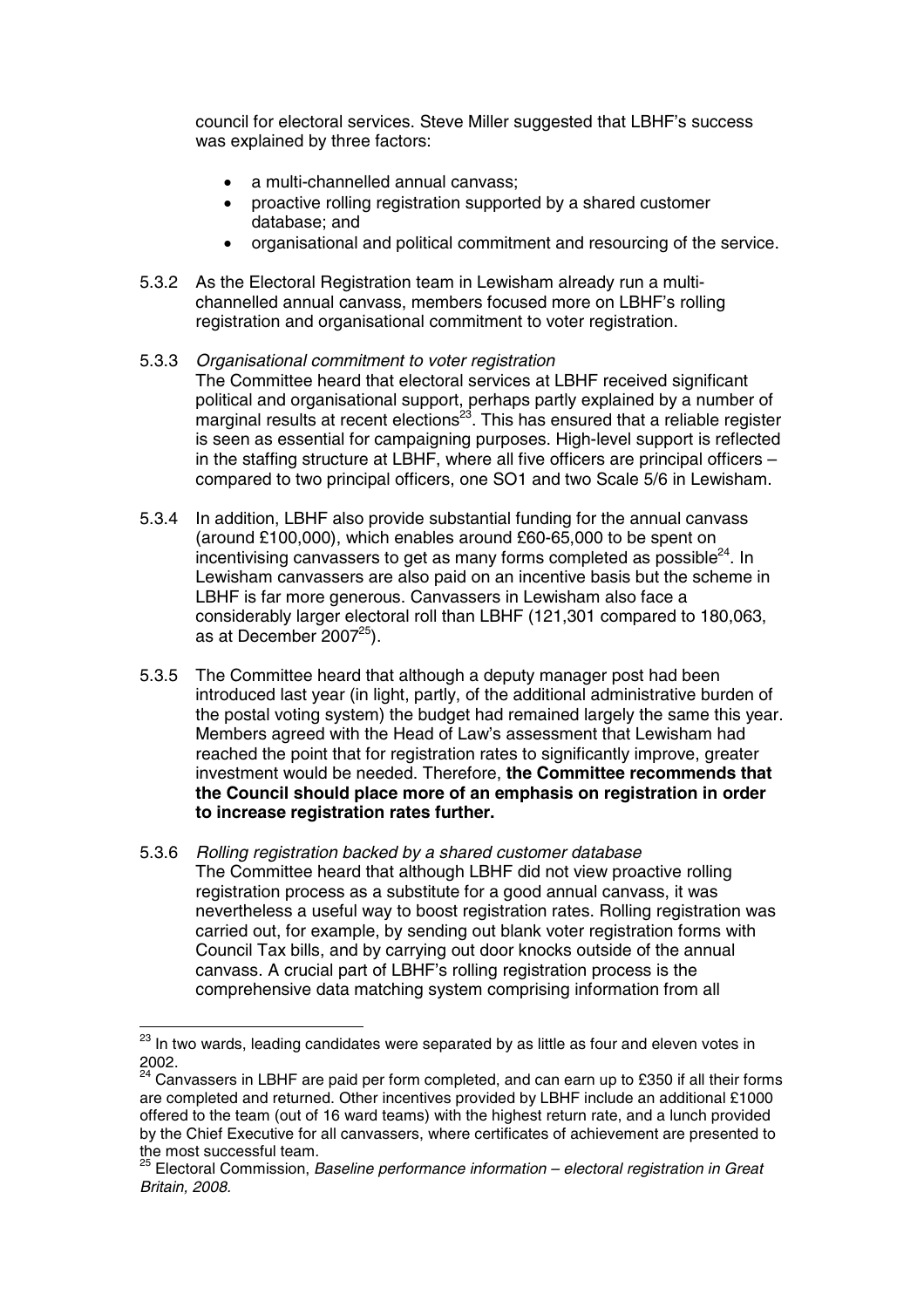customer databases across the council; Council Tax, Housing Benefits, Parking tickets etc are matched against the registration database every night, and those that do not match are flagged up by alerts each day for the team to follow up. In the first year this led to 14,000 (11%) being added to the register and 13,000 (10%) being removed.

- 5.3.7 The Committee heard that there are a number of ways in which the Council encourages registration all the year round. Members were informed that there is a substantial amount of permanent information on the Council's website about registration and elections, including downloadable forms, a link to the Electoral Commission About my vote website, and a leaflet explaining the registration process: Your Right To Vote: Updating the Register of Electors. This leaflet is available on request in other formats such as Braille, large print, audio tape, CD, and in a variety of languages, including British Sign Language. Further publicity is provided by announcements on the council website, an advertisement in Lewisham Life, a stall at People's Day, and a bus advertising campaign funded jointly with four other neighbouring boroughs.
- 5.3.8 The Committee particularly welcomed the news that registration leaflets were handed to 16 and 17 year olds on polling day for the Young Mayor, especially in light of evidence presented to members showing that registration was particularly low among young people. **As further ways to encourage young people to register to vote, the Committee recommends that the Council:**
	- **sends registration information prior to local elections to all residents who have become eligible to vote since the last election; and**
	- **sends voter registration information as part of a birthday card to all young people when they turn eighteen.**
- 5.3.9 The Committee also heard other approaches proposed by the Electoral Registration team to improve the rolling registration process: for example, registration information was to be provided to participants attending local Citizenship ceremonies, and other service users such as new housing tenants or Council Tax payers. Television advertising in GP surgeries was also being considered. Furthermore, two management trainees from the National Graduate Development Programme have recently joined the Electoral Services team on a part-time basis until February; their work will include promoting registration through outreach work with community groups.
- 5.3.10 The Committee welcomed the proposals to improve Lewisham's rolling registration process further. **Members particularly endorsed the proposals to send registration information with council tax bills, and in introductory packs for new housing tenants.**
- 5.3.11 The Committee was also clear that a similar shared customer database to LBHF was crucial for rolling registration to have a significant impact on registration numbers – and the accuracy of the register – in Lewisham. **The Committee recommends that proposed work to assess the feasibility of comparing the council tax database with the Electoral Register should be undertaken to improve the accuracy of the Register.**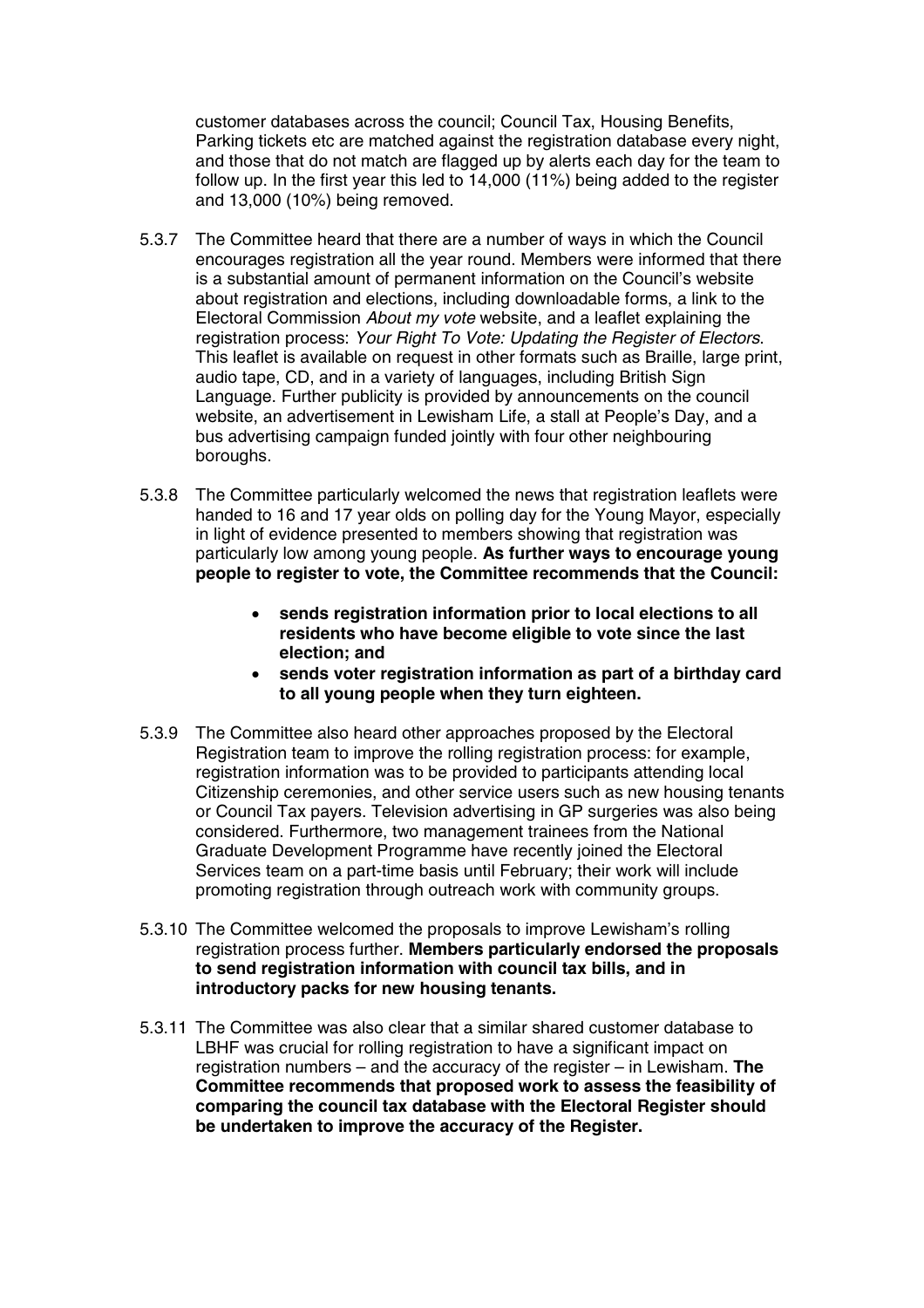#### 5.3.12 Other approaches considered by the Committee

The Committee also considered, but were not persuaded by, a number of other approaches to improving registration rates in Lewisham. One such method was to pursue robust enforcement measures against those who failed to return canvass forms. It was felt, however, that prosecution was a costly exercise that could result in as little as a £40 fine.

5.3.13 In addition, the Committee also enquired whether setting an ambitious target of 100% registration rates would help to inspire further improvement in Lewisham. The advice from witnesses was that setting such a target would merely set the council up to fail, as such a target was unrealistic; LBHF, for example, did not set targets but simply aimed for the maximum return they could achieve.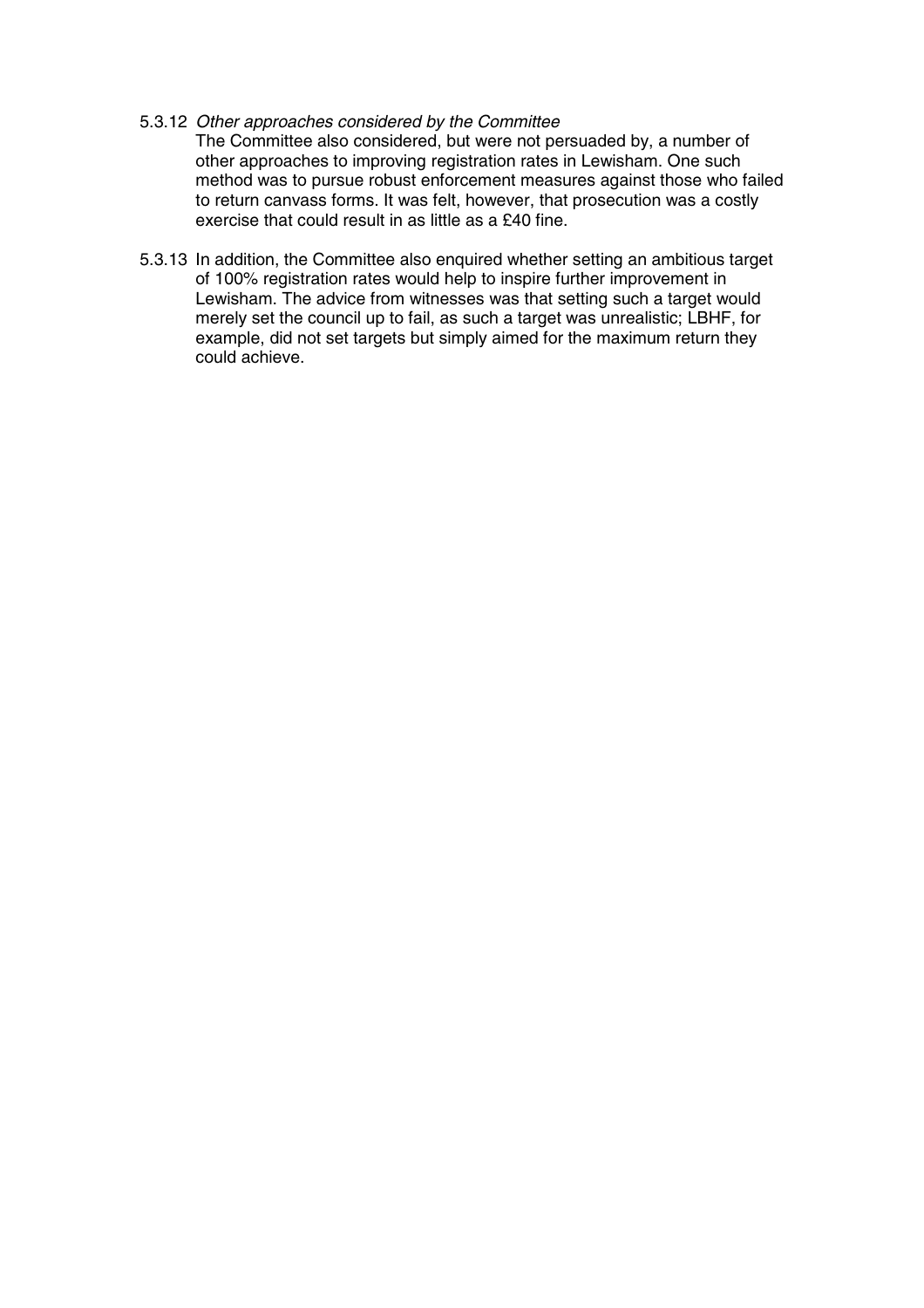## **6. Voting methods**

#### **6.1 Impact of alternative voting methods on turnout**

The Committee heard that over recent years the Government has encouraged local authorities to carry out pilot schemes to trial new methods of voting and voting arrangements at local elections. The Electoral Commission has been responsible for evaluating each pilot. Six rounds of pilots have been undertaken so far, which are summarised below:

| Table 1: Summary of electoral pilot schemes since 2000 <sup>26</sup>                      |                                                                                                                        |                                                                                                                                                                                                                                                                                                                    |  |  |  |
|-------------------------------------------------------------------------------------------|------------------------------------------------------------------------------------------------------------------------|--------------------------------------------------------------------------------------------------------------------------------------------------------------------------------------------------------------------------------------------------------------------------------------------------------------------|--|--|--|
| Pilot programme                                                                           | Scale                                                                                                                  | Innovations tested                                                                                                                                                                                                                                                                                                 |  |  |  |
| May 2000 English local<br>government elections*                                           | 38 pilot schemes                                                                                                       | All-postal voting, postal<br>voting on demand and<br>early (advance) voting                                                                                                                                                                                                                                        |  |  |  |
| May 2002 English local<br>government elections                                            | 30 pilot schemes                                                                                                       | All-postal pilots, and<br>multichannel voting pilots<br>using remote electronic<br>voting                                                                                                                                                                                                                          |  |  |  |
| May 2003 English local<br>government elections                                            | 59 pilot schemes                                                                                                       | All-postal voting, multi-<br>channel remote electronic<br>voting, new voting hours,<br>locations and<br>administrative processes<br>such as electronic<br>counting                                                                                                                                                 |  |  |  |
| June 2004 combined<br>European Parliamentary<br>and English local<br>government elections | Four European<br>Parliamentary regions: the<br>East Midlands, North East,<br>North West, and Yorkshire<br>& the Humber | All-postal voting                                                                                                                                                                                                                                                                                                  |  |  |  |
| May 2006 English local<br>government elections                                            | 15 pilot schemes                                                                                                       | Postal vote signature<br>checking, signing for ballot<br>papers at polling stations,<br>advance voting, electronic<br>counting and a number of<br>administrative measures<br>included in the Electoral<br><b>Administration Act 2006</b><br>designed to improve the<br>security and administration<br>of elections |  |  |  |
| May 2007 English local<br>government elections                                            | $\overline{12}$ pilot schemes                                                                                          | Electronic voting,<br>electronic counting,<br>advance voting and<br>signing for ballot papers at                                                                                                                                                                                                                   |  |  |  |

 $26$  Electoral Commission, Key issues and conclusions: May 2007 Electoral Pilot Schemes, 2007, p.2.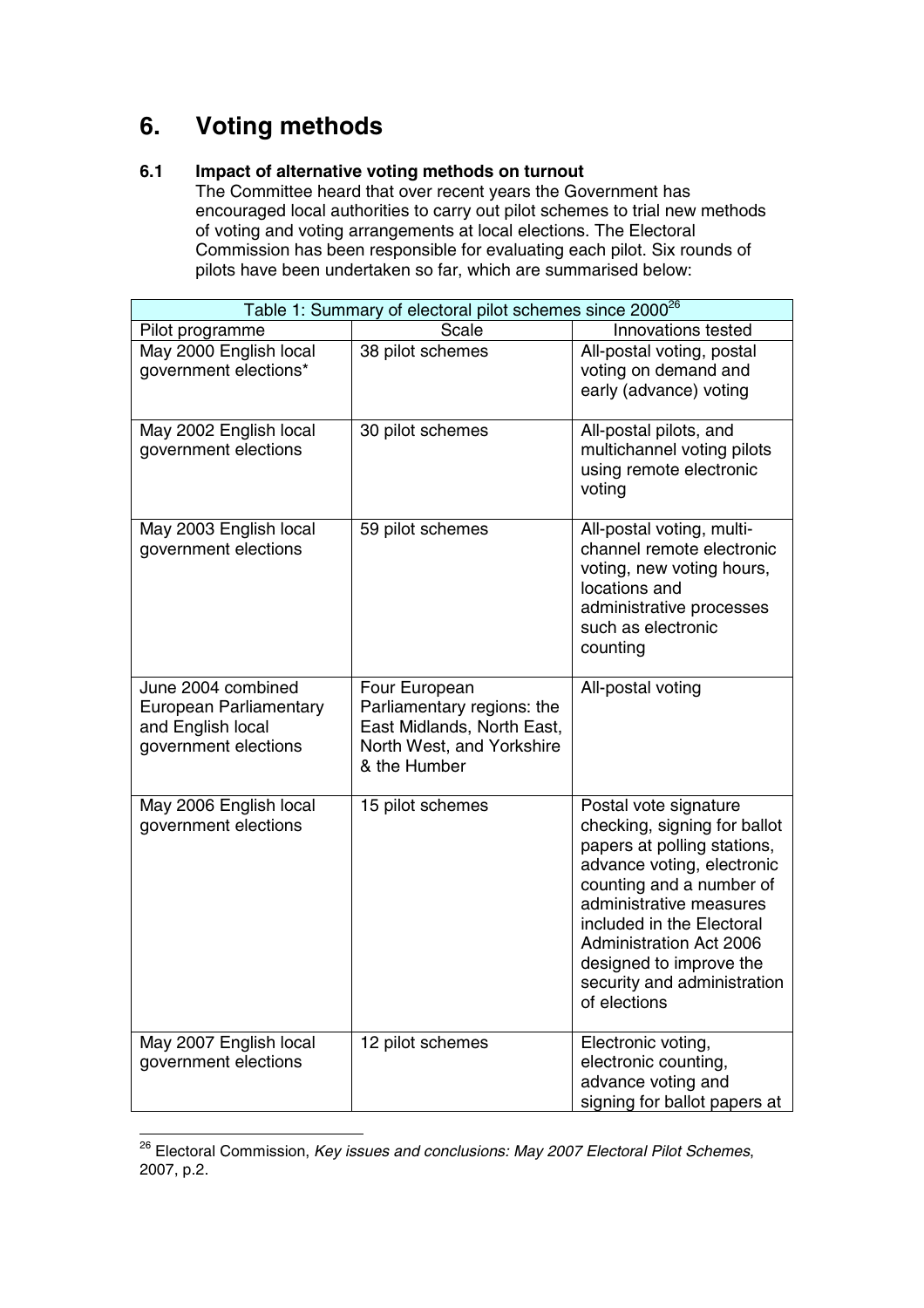|                                                                                                                                                                                                                                                                                               |  | polling stations |  |
|-----------------------------------------------------------------------------------------------------------------------------------------------------------------------------------------------------------------------------------------------------------------------------------------------|--|------------------|--|
| Note: *The May 2000 electoral pilots pre-dated the establishment of the Commission.<br>These pilot schemes were evaluated by the local authorities themselves, using<br>academics, consultants or their own resources. All subsequent pilot schemes have<br>been evaluated by the Commission. |  |                  |  |

- 6.1.2 The Committee was advised that Lewisham has carried out three pilots, the most recent of which – involving advance voting and electronic counting – was in 2006 $27$ . The latest of these pilots particularly informed the Ministry of Justice about the practicability of changes it intended to make in the Electoral Administration Act 2006.
- 6.1.3 The Committee heard that there is little evidence to suggest that the different voting methods piloted nationally since 2000 have had a significant impact on turnout, with the exception of postal voting. As the Electoral Commission has consistently pointed out, "the methods of voting are unlikely in themselves to address the underlying causes of low turnout<sup>285</sup>.
- 6.1.4 In terms of **electronic voting29** , for example, the evaluation of the 2002 pilots concluded that "the technology-based voting pilots appeared to have no significant impact on turnout<sup>30</sup>". The Beacon-accredited Swindon Electoral Modernisation Programme (SEMP), which has offered e-voting in all wards since 2002, even saw the percentage of e-votes drop from 17.6% to 15.9% between 2003 and 2007, despite overall turnout increasing from 29.5% to 33.8%<sup>31</sup>. The Electoral Commission concluded in 2007 that "the majority of those who voted electronically are likely to have voted anyway via another channel<sup>32</sup>".
- 6.1.5 Furthermore, the Committee heard evidence that pilots of **advance voting**<sup>33</sup> have also shown little evidence of impact on turnout. The Electoral Commission concluded that "the majority (74%) of users of advance voting would have voted in any case" and "repeated piloting of advance voting did not necessarily lead to higher levels of usage, which were low $^{34}$ ." Furthermore, with the increased availability of postal voting caused there was some confusion over the role of advance voting $35$ .
- 6.1.6 Evidence suggests that **postal voting**, however, is "an increasingly important contributor to turnout<sup>36</sup>". All-postal ballots in 2002 saw an average increase in

 $27$  A summary of the Electoral Commission's evaluation of the Lewisham pilot can be found at: http://www.electoralcommission.org.uk/news-and-media/news-releases/electoral-commissionmedia-centre/news-releases-reviews-and-research/electoral-commission-evaluateslewisham-election-pilot

<sup>28</sup> Electoral Commission, Modernising elections: a strategic evaluation of the 2002 electoral<br>pilot schemes, 2002, p.61.

<sup>&</sup>lt;sup>29</sup> The forms of electronic voting piloted in 2007 were voting by the internet and by telephone.<br><sup>30</sup> Ibid, p.4.<br><sup>31</sup> http://news.bbc.co.uk/1/hi/uk\_politics/6268734.stm<br><sup>32</sup> Electoral Commission, *Electronic voting: May* 

<sup>&</sup>lt;sup>33</sup> Advance voting is the term used for paper-based voting at polling stations in advance of polling day.

<sup>&</sup>lt;sup>34</sup> Electoral Commission, Advance voting: May 2007 electoral pilot schemes, 2007: p.3. 35 ICM, Local elections pilot schemes 2007: main research report, 2007: p.19

<sup>36</sup> Ibid, p.19.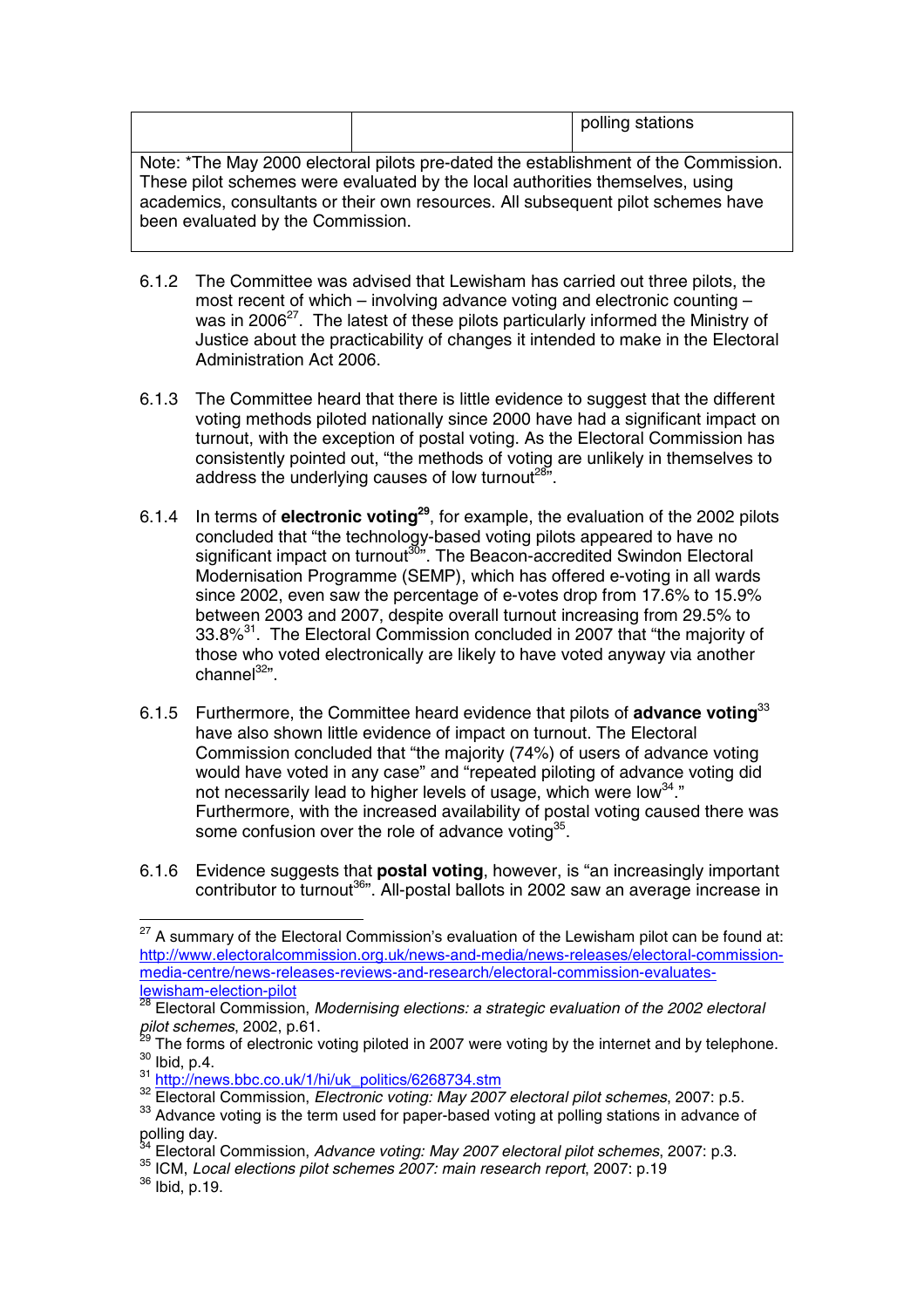turnout of 28% $37$ . 15.3% of voters were issued with a postal vote in the 2008 local elections, compared to 12.8% in 2007 and 4.9% in 2002. There was, however, a slight fall in the proportion returning the postal vote in 2008 (71.2%) compared to 2007 (74.9%)<sup>38</sup>.

- 6.1.7 The Committee noted that administration of postal voting is resource intensive, with a disproportionate amount of time devoted to administering a voting method used by around 15% of the electorate.
- 6.1.8 In addition, the Committee was informed that independent researchers were commissioned in Lewisham's postal pilot to contact voters to verify if they had actually voted, and no systematic fraud in postal voting has been discovered in Lewisham.
- 6.1.9 The Committee was advised that more radical alternatives mentioned during the evidence sessions – such as proportionate representation or compulsory voting – would require primary legislation and could therefore not be progressed locally.
- 6.1.10 The Committee was also advised that further pilots are unlikely to be sanctioned for the 2010 local elections for several reasons. Firstly, the 2010 elections may well be held on the same day as the general election, and as the Electoral Commission points out, "there is no statutory basis for using non-traditional voting methods at UK Parliamentary general elections<sup>39</sup>." Secondly, new parliamentary boundaries are due to be introduced with effect from the next general election, and if the local elections are to be held on the same day, it would not be sensible to undertake a local pilot alongside the administration of new parliamentary boundaries. Finally, the use of electoral pilots has reached something of a crossroads: in their evaluation of the 2007 pilots, the Electoral Commission recommended that no further pilots be sanctioned by the government unless part of a "comprehensive electoral modernisation strategy" subject to "extensive consultation." <sup>40</sup> The Government's response to the Commission's evaluation makes reference to ongoing work on an electoral modernisation strategy<sup>41</sup>, but nothing has been published as yet.
- 6.1.11 The Committee noted that the Electoral Commission's evaluations referred to in this section – supported by numerous studies cited in the Power Report  $(2006)^{42}$  – suggested that tinkering with voting methods was unlikely to have

<sup>37</sup> http://news.bbc.co.uk/1/hi/uk\_politics/1965521.stm

<sup>38</sup> Electoral Commission, Local elections in England 2008: report on the administration of the  $1^{st}$  May 2008 elections, 2008: p.27.

May 2008 elections, 2008: p.27. p.27. 39 Electoral Commission, Key issues and conclusions: May 2007 Electoral Pilot Schemes,<br>2007, p.8.<br><sup>40</sup> Ibid, p.6.

<sup>&</sup>lt;sup>41</sup> Ministry of Justice, The Government's response to the Electoral Commission's recommendations on the May 2007 electoral pilot schemes, 2007: p.3. http://www.justice.gov.uk/docs/gov-response-elec-comm.pdf

<sup>&</sup>lt;sup>42</sup> The Power Inquiry was set up by the Joseph Rowntree Foundation to address the decline in democratic engagement in Britain. The citations included in the Inquiry's final report (Power to the People – the Report of Power: An Independent Inquiry into Britain's Democracy) to support the claim that alternative voting methods have limited impact on turnout, include Bentley, T. and Oakley, K. (1999). 'The real deal. What young people really think about government, politics and social exclusion'. London: Demos; Diplock, S. (2001). None of the Above, London: Hansard Society; Pattie, C., Johnston, R. (2001) 'A low turnout landslide: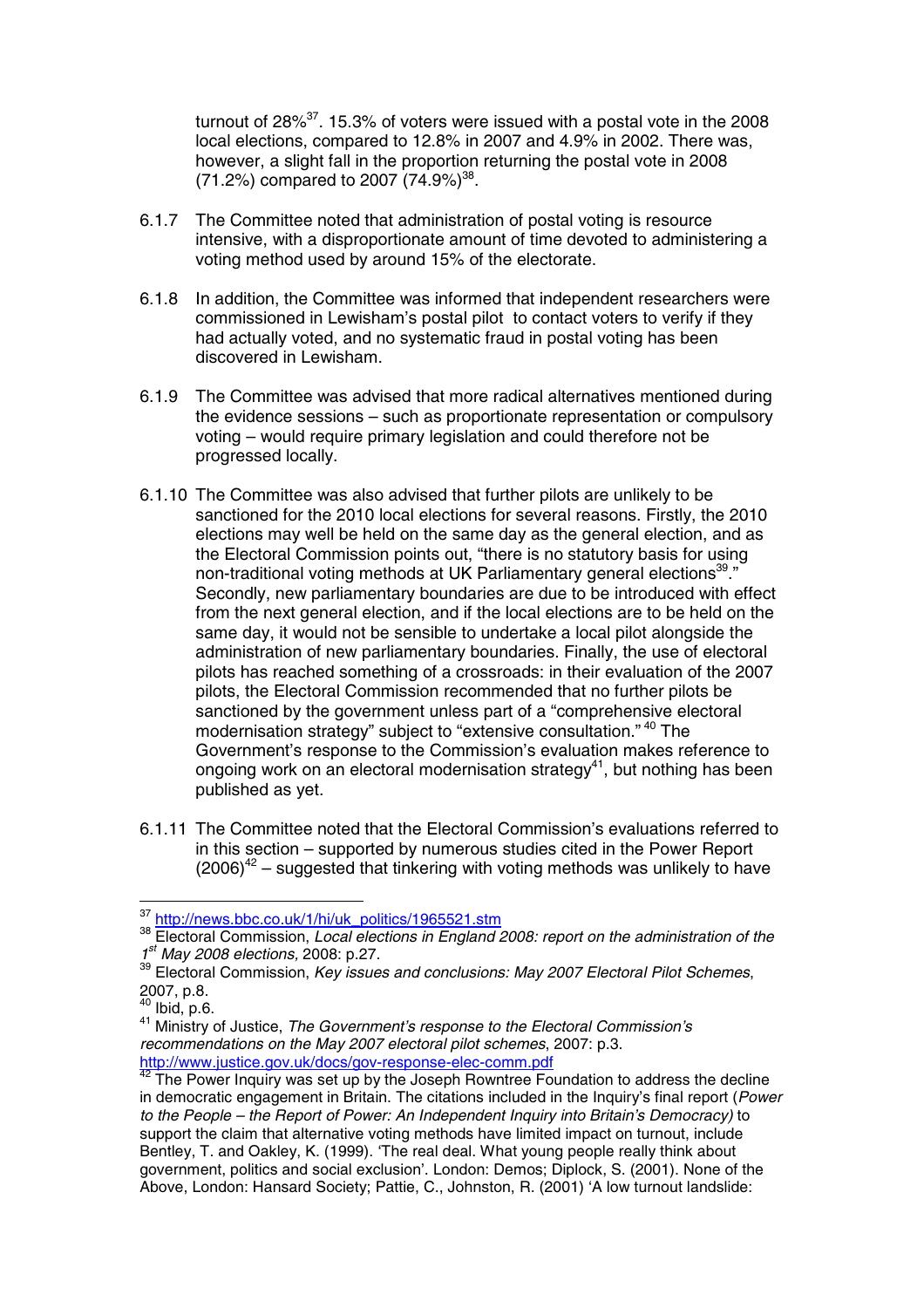a significant effect on turnout, and therefore chose not to make any specific recommendations around voting methods. Nonetheless, the Committee were keen to investigate how the council seeks to improve accessibility of voting, particularly in light of its legal and moral responsibilities.

#### **6.2 Improving accessibility of voting**

The Committee heard that efforts have been made in Lewisham to encourage people with specific communication or mobility requirements needs to vote. In terms of improving physical access to polling stations, the Disability Discrimination Act (DDA) and Electoral Administration Act 2006 require that polling stations must not only be made accessible for people with disabilities, but must also be reviewed every four years. As a result of a review of polling stations carried out in Lewisham, some polling stations were discontinued, six new ones were included and 18-20 had minor changes made to make them DDA compliant. A review of polling districts in Forest Hill was also carried out recently as the terrain of the area made it difficult for some people to get to some of the previous stations. This led to the introduction of one more polling station in Forest Hill to ease access difficulties.

- 6.2.1 Accessibility across polling stations has also been improved by the introduction of tactile voting templates and large print versions of ballot papers. The Electoral Administration Act also removed the common law rule that people with certain types of mental impairments be prevented from voting.
- 6.2.2 The Committee was also advised that for people whose first language is not English, guides to voting are offered in different languages. However, all voting materials at polling stations must, by law, be in English. For those who cannot read, voter guidance is produced in Makaton in the polling stations in Lewisham.

abstention at the British general election of 1997' Political Studies, 49(2): 286-305; Pirie, M., Worcester, R., (2000) The Big Turn-off. Attitudes of Young People to Government, Citizenship and Community, London: Adam Smith Institute; Rallings, C. and Thrasher, M. (2003). "Local Electoral Participation in Britain". Parliamentary Affairs, 56 (4): 700-715.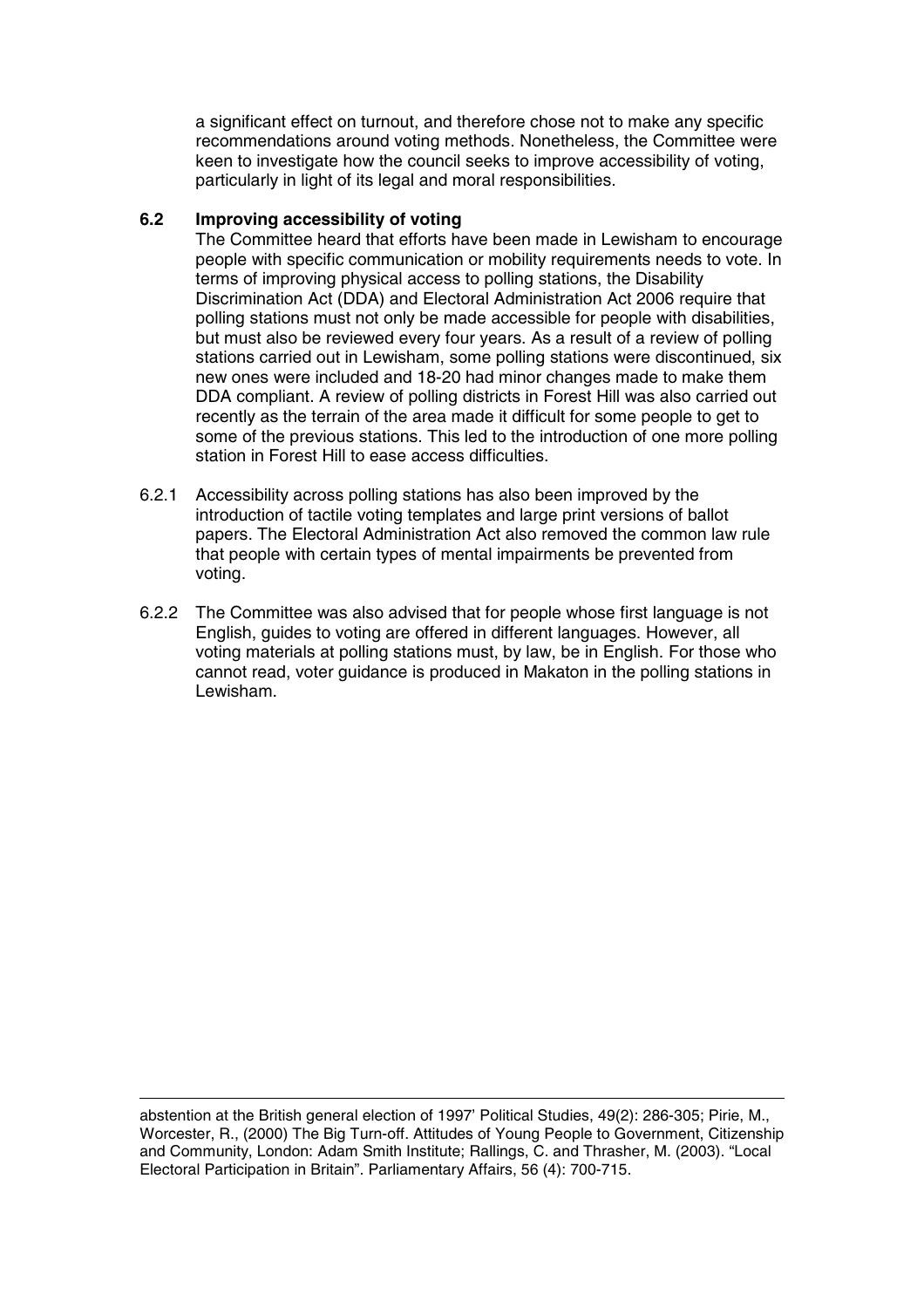## **7. Awareness raising of local elections**

- 7.1 The Committee heard about a number of initiatives introduced in Lewisham to raise awareness of voting and local elections. For example, a letter is sent to every registered address in the borough each February, referring to any forthcoming election and providing an opportunity for residents to update registration details or apply for a postal vote. At the time of elections, editorial articles and advertisements are placed in Lewisham Life and the local press, and posters are displayed on JC Decaux sites across the borough.
- 7.2 The Committee was also advised that in light of the new statutory duty on Electoral Registration Officers to promote engagement in electoral processes, work is currently being undertaken to develop a formal outreach/awareness strategy aimed at bringing together and developing on existing initiatives. Two graduate trainees have been recruited within the Electoral Services section to carry out a project to support this work from November this year to February 2009. Additionally, a staffing review is currently underway in Electoral Services, aimed, in part, at focussing dedicated resources on outreach and awareness work.
- 7.3 **The Committee recommended that the Council should carry out detailed research into why local residents do not vote – especially those who have lived in the borough all their lives and yet have never voted in local elections – as part of the planned Outreach and Awareness Strategy.**
- 7.4 Members also heard about methods used at other local authorities to promote voting at local elections. A survey carried out as part of the ODPM research mentioned above found that advertising through local newspapers was the most common approach to publicising local elections; the results are summarised below:

| Methods of publicising local elections, other than delivery of poll card |                   |                    |  |  |  |
|--------------------------------------------------------------------------|-------------------|--------------------|--|--|--|
|                                                                          | % of LAs surveyed | No of LAs surveyed |  |  |  |
| Local newspapers                                                         | 80.4              | 201                |  |  |  |
| Council newspapers                                                       | 63.7              | 160                |  |  |  |
| Council-produced posters/advertising                                     | 61.4              | 154                |  |  |  |
| Radio                                                                    | 36.7              | 92                 |  |  |  |
| Government produced                                                      | 29.5              | 74                 |  |  |  |
| posters/advertising                                                      |                   |                    |  |  |  |
| Leaflets                                                                 | 23.1              | 58                 |  |  |  |
| <b>Banner at Town Hall</b>                                               | 6.0               | 15                 |  |  |  |

- 7.5 Other methods of publicising local elections cited in the ODPM research included are listed below. Members acknowledged that the Council already uses many of these methods.
	- Leaflets posted with poll cards, promoting the importance of voting.
	- Second reminder poll cards issued to households in wards with the lowest turnouts.
	- Advertising local elections on beer mats in local pubs and clubs.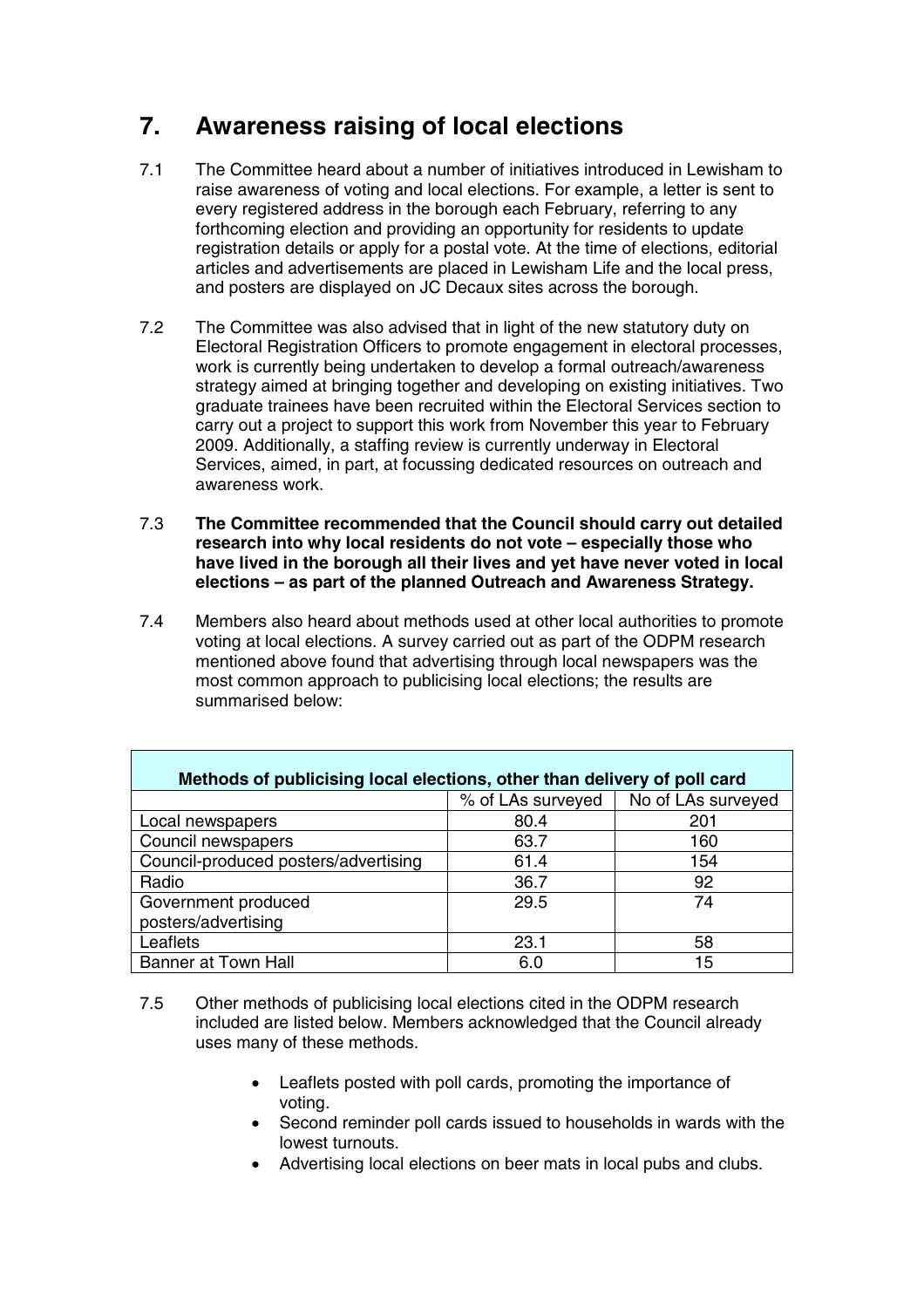- Signed video provided to charities for the deaf and hard of hearing, and to Talking Newspapers.
- Franking machine logos used to promote local elections.
- Loud-speaker cars promoting election day.
- Posters placed outside polling stations at least a week before the election date.
- 7.6 Members noted the important role party groups have to play in improving turnout, and although it had been agreed that this would not be investigated as part of the review (as discussed in Section 3), **the Committee encourage the Elections Committee to consider examining the role of party groups in promoting local elections in the future.**
- 7.7 In addition, the Committee heard about the range of advice and practical materials available through the Do Politics hub<sup>43</sup>, an online initiative developed by the Electoral Commission. Furthermore, the Committee was informed about the examples of good practice collated by the Local Government Association's (LGA) Local Democracy Campaign<sup>44</sup>, which aims to get young people more involved with, and aware of, their local council and local democracy in general.
- 7.8 The examples provided by the Local Democracy Campaign were not set out in detail as they were more generally aimed at encouraging democratic engagement and participation, rather than the specific area of voter turnout. Similarly, the Committee heard about a number of council initiatives aimed at the wider theme of democratic engagement rather than voter turnout. These are summarised below.

#### 7.9 Young Mayor election

The annual Lewisham Young Mayor election was first introduced in 2004 as a way of making sure that young people in the borough of Lewisham can have a real say in the future of the area. It also provides young people with direct experience of voting in an election; the election is formally organised in very much the same way as a traditional Council election with postal voting for out of school pupils, and a count and formal declaration of the results in the Civic Suite attended by both schoolchildren and local dignitaries. All young people aged between 11 and 18 who go to a Lewisham Secondary School or Sixth Form College are allowed to vote in a polling station at their educational establishment on polling day, with each given a ballot paper enabling them to vote for their first and second choice for Young Mayor. At the various school and colleges where the election is held, forms are distributed to students as a way of encouraging registration/voting. The elections are well publicised: for 2008, new JC Decaux promotional posters were produced, press releases issued, an editorial and advertisement placed in Lewisham Life and special editions of Blue Borough News published. This led to a turnout of approximately 50% at the Young Mayor election held in October this year.

7.10 **The Committee noted the success of the Young Mayor election, but suggested that more young people could be encouraged to get involved in local democracy if a Young Councillors element were introduced as part of the Young Mayor Scheme. The Committee therefore recommends**

<sup>&</sup>lt;sup>43</sup> The Do Politics hub can be found at www.dopolitics.org.uk.<br><sup>44</sup> Further information is available at www.localdemocracy.lga.gov.uk.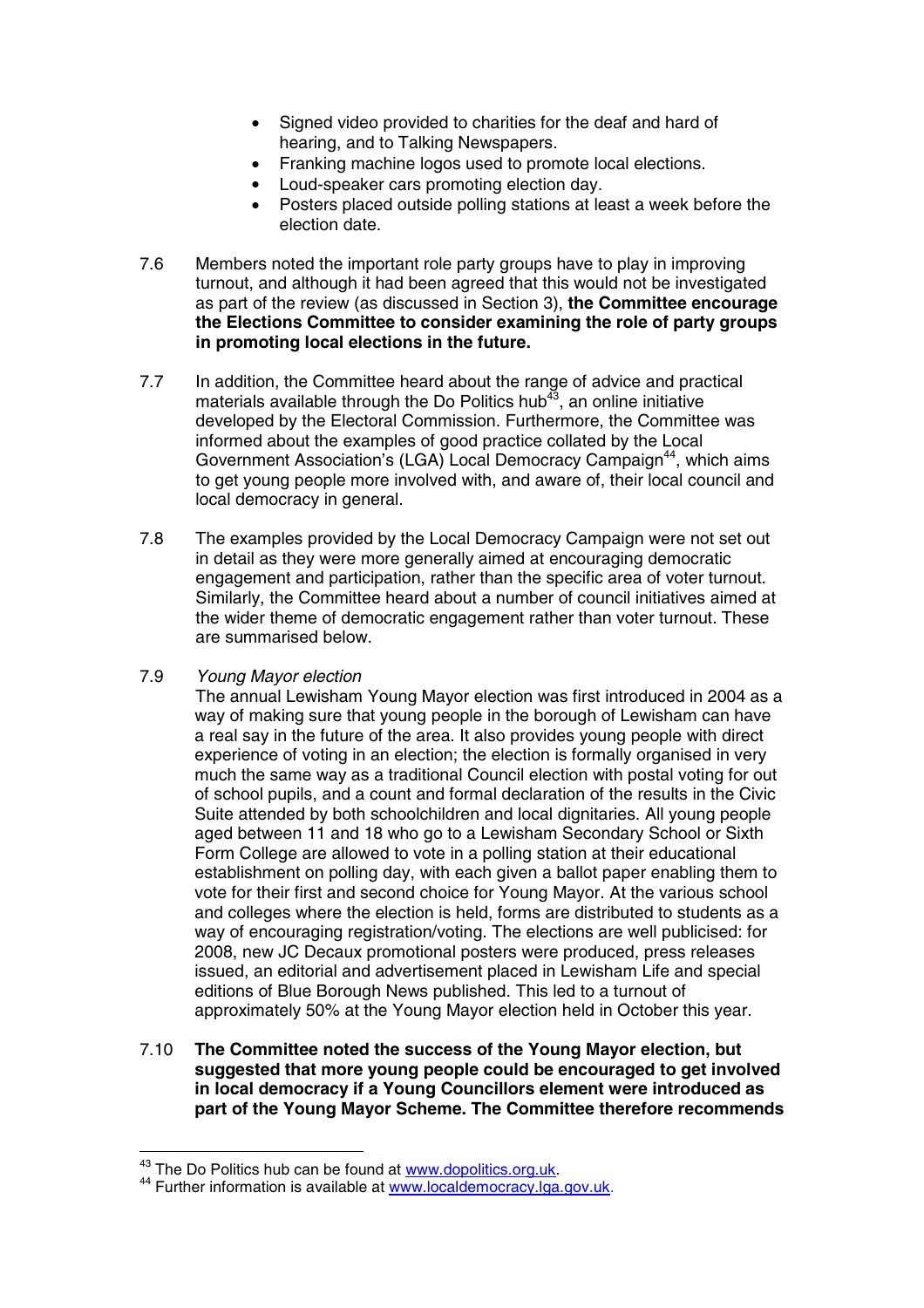#### **that a feasibility study be carried out on the introduction of elected Young Councillors to augment the Young Mayor Scheme.**

7.11 'Be a Councillor' promotion

The Council has been actively supporting the London Council's 'Be a Councillor' promotion. This was launched locally at People's Day in July and was followed up with a 'Become a Lewisham Councillor' event held in the Civic Suite on  $15<sup>th</sup>$  October. There is a link on the website both to the Council's electoral registration information and to the London Council's 'Be a Councillor' website, which provides comprehensive information on the roles and responsibilities of local authority members.

#### 7.12 **Although the Committee welcomed the Council's participation in the 'Be a Councillor' campaign, members recommended that the process could be improved by greater involvement of elected members at Lewisham.**

#### 7.13 Operation Black Vote

The Committee also heard that the Council is working with Operation Black Vote, a non-party political campaign, supported by a broad coalition of mainly Black organisations, to increase understanding of how Lewisham Council works, specifically the role of elected members, the people who run them, and how to make contact. A draft booklet, Who Runs Lewisham?, has been prepared by Operation Black Vote, and is currently being evaluated.